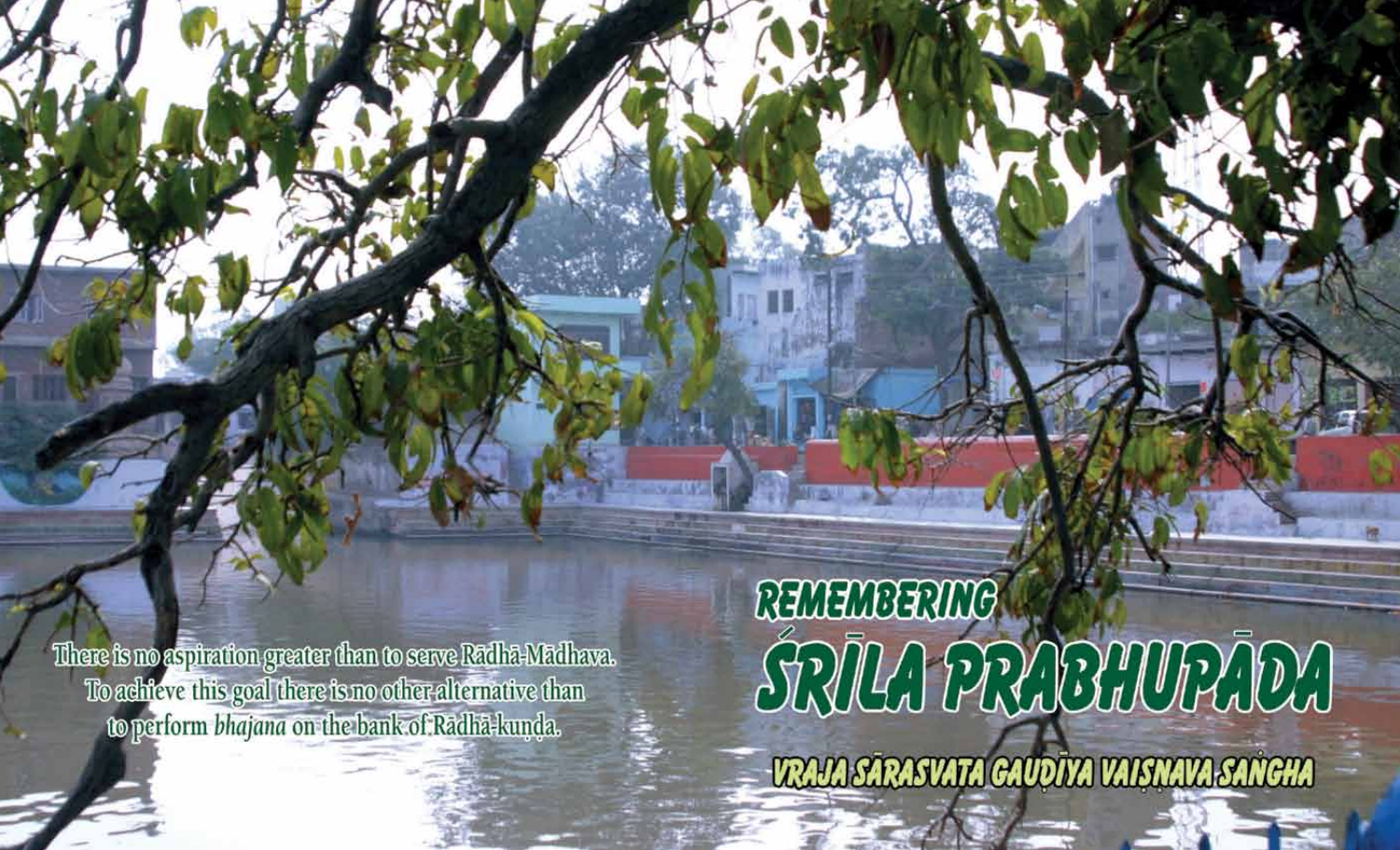# पीर्वाटक लोगाफी बाल्ड।



*nama oà viñëu-pädäya kåñëa-preñöhäya bhü-tale çrémate bhaktisiddhänta-sarasvatéti nämine* 

*çré-värñabhänavé-devé-dayitäya kåpäbdhaye kåñëa-sambandha-vijïäna-däyine prabhave namaù*

*mädhuryojjvala-premäòhya-çré-rüpänuga-bhaktida çré-gaura-karuëä-çakti-vigrahäya namo 'stu te* 

namas te gaura-vāņī-*śrī-mūrtaye dīna-tārine rüpänuga-viruddhäpasiddhänta-dhvänta-häriëe*

"Remembering Śrīla Prabhupāda" published as the respectful homage by Vraja Sārasvata Gaudīya Vaiṣṇava Saṅgha presented on the auspicious occasion of the 139th appearance day of

Om Viṣṇupāda Paramahaṁsa-kula Mukuṭa-maṇi Ananta Śrī Vibhūṣita Ācārya Bhāskara **Çréla Bhaktisiddhänta Sarasvaté Gosvämé Prabhupäda**

**(His Divine Grace Çréla Bhaktisiddhänta Sarasvaté Gosvämé Prabhupäda, The Crest Jewel of the Society of Swan-like Liberated Personalities, Who is Endowed with Unlimited Glories, and Who is the Spiritual Master as effulgent as the sun)**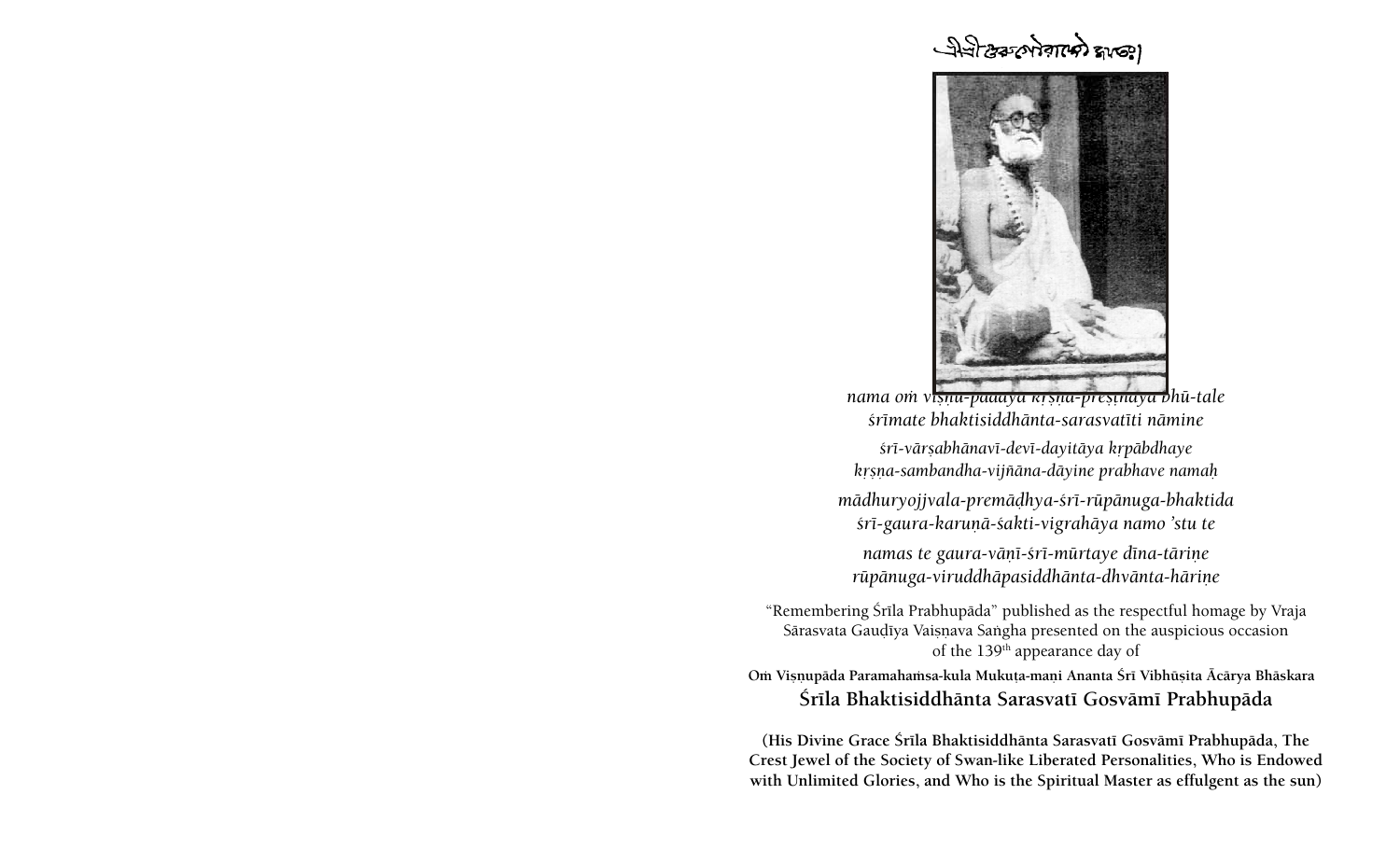#### **Main Reference Books**

1. The weekly *Gaudīva*, 14<sup>th</sup> volume

2. Lectures of Śrīla Prabhupāda,  $4<sup>th</sup>$  Volume

3. Letters of Śrīla Prabhupāda to his followers and well-wishers

*4. Çré Caitanya-bhagavat*, *Gauòéya-bhäñya* commentary

5. *Śrī Caitanya-caritāmrta, Amrta-prabhāva-bhāsya* and *Anubhāsya* commentaries

Publisher: Vraja Sārasvata Gaudīya Vaisnava Sangha

**Translator/Editor:** Çrémad Bhakti-vidagdha Bhägavata Mahäräja

## **Special Acknowledgment**

The special effort rendered by the following devotees is especially praiseworthy in translating, editing, proofreading and publishing this booklet:

Srīpāda Bhaktivedānta Visnu-daivata Mahārāja, Śrīpāda Sundarānanda Brahmacārī, Śrīmatī Vicitrī dāsī, Śrīmatī Sāvitrī dāsī.

Vraja Sārasvata Gaudīya Vaiṣṇava Saṅgha expresses gratitude to the above-mentioned devotees and also to the author, editors and publishers of the reference books that were used in publishing this booklet. The 139<sup>th</sup> Celebration of Vyāsa Pūjā of Śrīla Bhaktisiddhānta Sarasvatī Gosvāmī Prabhupāda was organized by Vraja Sārasvata Gaudīya Vaisnava Sangha

Phālguna Krsna Pañcamī, Tuesday, 5 Govinda, 525 Śrī Gaurābda, 12 February 2012, Sunday Location: Śrī Rūpānuga Sevāśrama, Śrī Rādhā-kunda, Ph: 2962281, M: 09411065076

#### **Çré Vyäsa Püjä Management Committee**

Guardian: *Tridandi-svāmī* Śrīmad Bhakti-ballabha Tīrtha Gosvāmī Mahārāja

*Tridaëòi-svämé* **Çrémad Gopänanda Vana Gosvämé Mahäräja** (Mobile: 09163161164, 08902488688)

**Chairman:** Śrīmad Bhakti-cakora Śrautī Mahārāja (Nandagaon: Mobile: 9917612667)

**Vice-chairman:** Çrémad Bhakti-vidagdha Bhägavata Mahäräja (Nandagaon: Mobile: 9411063669)

Office President: Tamāla-krsna Brahmacārī (Imalī-talā, Mahāprabhu Mandira, Vrndāvana. M-9410041011) General Secretary: Śrīmad Priyānanda Vana Mahārāja (Bhajana-kutīra, Vṛndāvana. Mobile: 9897464841) Joint General Secretary: Ajita Govinda Brahmacārī (Śrī Vinoda-vāņī Gaudīya Maṭha, Vṛndāvana. Mobile: 9536626195)

Secretary: Śrīmad Bhakti-ujivala Rāddhānti Mahārāja (Śrī Caitanya Gaudīya Matha, Vrndāvana. M-9456654302, 0565-2442199) Joint Secretary: Śrīmad Bhakti-prabuddha Dandī Mahārāja (Śrī Kuñja-bihārī Gauḍīya Maṭha, Rādhā-kuṇḍa. M-9760133741) Treasurer: Śrīmad Sat-cit-ānanda Vana Mahārāja (Bhajana Kuṭīra, Vṛndāvana. Mobile: 9997130440)

Assistant Treasurer: Śrīmad Bhakti-sundara Padmanābha Mahārāja (Śrīmad Caitanya Mission, Vrndāvana. 2443603) **Organizer:** Çré Om-prakäça Vrajaväsé, M.A. L.L.B. *Sähitya-ratna* (Mobile: 9997810369, 09602865627, 0141- 2306430)

News of Bereavement: The guardian of our Vraja Sārasvata Gaudīya Vaisnava Sangha Prapūjya (most worshipable) *tridandi-svāmī* Śrīmad Bhakti-vikāsa Govinda Mahārāja has entered the eternal pastimes of Śrī Śrī Rādhā-Krsna on 8 July 2011, *Gaura-saptamī*. All the members of the Saṅgha offer homage to him and pray that may he bestow protection on us forever.

**Copyright Notice:** Anyone is welcome to reproduce the contents of this magazine as they are by citing the proper source and without modifying or altering the contents.

Genius in learning surely elevates a person to a high designation in this world and he is greatly revered. But along with that erudition, if devotion to the Supreme Lord manifests in any great soul, then that is to be known as the most desirable union. Those who attempt to perform *bhajana* but are ignorant, must always hear the scriptures from erudite devotees. By hearing *çästras*, their *bhajana* will run smoothly. If a *jiva* considers the scriptures which establish pure devotion or transcendental wisdom as equal to material education, then his *bhakti* cannot develop. For ignorant persons performing *bhajana,* listening to messages of the *Bhägavat* from saints is the only helpful method for their spiritual practice. Otherwise, their tendency for *bhajana* will deteriorate day by day. The materialistic *sahajiyä* doctrine will then attack them and make them fall from the spiritual path. Materialistic *sahajiyäs*, often overly proud of being expert in *bhajana*, are infected by extreme ignorance; thus they oppose the *çästras* and get bewildered. They alienate themselves from the auspicious messages of *mahäjanas* such as sādhu-śāstra-guru-vākya, hrdaye kariyā aikya.

(Excerpt from Çréla Prabhpäda's *Gauòéya Bhäñya* commentary to *Caitanya Bhāgavat, Ādi-līlā, 12-19)* 

## باز والمباديان والمباديان والمباديان والمباديان والمباديان والمباديان والمباديان والمباديان والمباديان والمباديان والمباديان والمبا

**Remembering Çréla Prabhupäda 2012** 

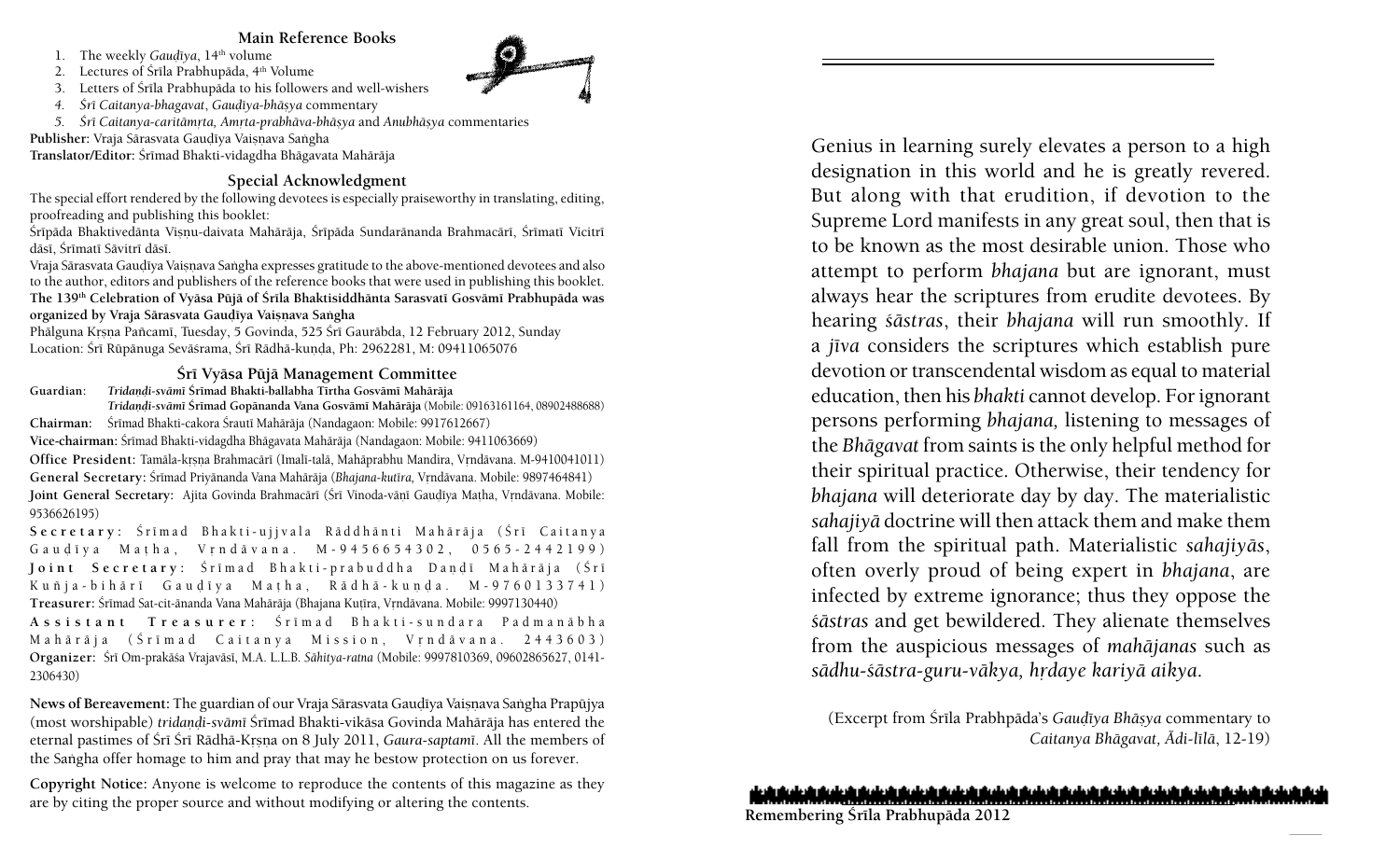## **Preface**

By the blessings of our *guru-vargas* and the boundless compassion of Srī Prabhupāda, we are presenting herewith "Prabhupāda Smārikā," 7<sup>th</sup> issue. This year, along with the regular issue in Hindi, we are presenting it in English for the first time to propagate Śrīla Prabhupāda's message to a broader circle. We have named the English version "Remembering Śrīla Prabhupāda." Members of the Vraja Sārasvata Gaudīya Vaiṣnava Sangha are not confined to a particular geographical region; rather, the members of Śrīla Prabhupāda's noble spiritual family who are residing in Vraja, whether by body or by mind, all are members of our *sangha*. Śrīla Rūpa Gosvāmī Prabhu instructed that devotees should reside in Vraja. As spiritual descendants of Śrīla Prabhupāda loyalty to Śrī Rūpa Gosvāmī Prabhu is our foremost criterion. What should be the consideration of a Rüpänuga functioning as a *guru*? The mentality to sit on the *vyäsäsana* is clarified with Śrīla Prabhupāda's unique example. Vaisnavas, ignorant of scriptural knowledge, often invoke non-Vedic Vaisnavism, i.e., the materialistic *sahajiyās* doctrine, and become faithful to the Buddhists. Śrīla Prabhupāda, the foremost scholar of the era, inspired us to study the Vedic scriptures along with chanting *näma-saìkértana*. We Rūpānugas are worshipping the highest achievement of the Vedas, i.e., 'Śrī Nāma Sevä'. The method of Śrī Nāma Sevā in the Rūpānuga stream was exhibited crystal clear in the conduct and teachings of Śrīla Prabhupāda. We believe that to dissipate the current increasing misconceptions regarding *srī nāma-bhajana* in the Rūpānuga stream, Śrīla Prabhupāda's discourse will act as a brillantly illuminating sun.

We are offering this humble effort in lotus-like hands of the Vaisnavas with the hope to please them, our *guru-vargas* and Śrīla Prabhupāda. May we invoke their blessings and delight all of Śrīla Prabhupāda's family members. Falling at their lotus feet we again and again pray for their causeless mercy.

> *Çré gaura-sarasvaté kiìkara-anucara* Tridandi Bhiksu, Śrī Bhakti Vidagdha Bhāgavata

| Table of Contents |                                                       |    |    |
|-------------------|-------------------------------------------------------|----|----|
| ı.                | Vyāsa Pūjā Reciprocation                              |    | 5  |
| 2.                | Mentality of a Rūpānuga                               |    | 15 |
| 3.                | Hari-nāma in Solitude                                 | 16 |    |
| 4.                | Śrīla Prabhupāda at Rādhā-kuņda (Morning Discourse)   | 17 |    |
| 5.                | Śrī Nāma Bhajana                                      | 25 |    |
| 6.                | Piercing the Transcendental Ear                       |    | 27 |
| 7.                | Śrīla Prabhupāda at Rādhā-kunda (Afternoon Discourse) | 28 |    |
| 8.                | Mantra and Nāma                                       | 33 |    |
| 9.                | Mahā-mantra                                           | 34 |    |
| 10.               | Meditating on the Eightfold Pastimes                  | 35 |    |

# **Çréla Prabhupäda's Vyäsa-püjä Reciprocation**

10 February 1928, Friday (Śrī Govinda-pañcami, 441 Śrī Gaurabdha), at Śrī Gaudīya Matha, 1 Ultadingi Junction Road, Kolkata

[spoken towards the end of the program in response to all the tributes offered to him by distinguished guests, well-wishers from the Gaudīya Matha, and disciples]

#### **Auspicious Invocation Glorifying**  Śrīla Vyāsadeva

**A**t the beginning of the *Mahäbhärata*, in the auspicious invocation, we recite:

*näräyaëaà namaskåtya naraà caiva narottamam devéà sarasvatéà vyäsaà tato jayam udérayet*

[Before reading this great scripture, one should offer respectful obeisances unto the Personality of Godhead, Nārāyaṇa, unto Nara-nārāyaṇa Ŗṣi, the supermost human being, unto mother Sarasvatī, the goddess of learning, and unto Śrīla Vyāsadeva, the author.]

At the beginning of the year we also like to show our appreciation to  $\overline{S}$ ri Krsnadvaipäyana Vedavyäsa.

The worshipable Lord of Śrīmad Vyāsa is Śrī Nārāyaṇa. He is the Supreme Lord (Mahāprabhu), The Supreme Absolute Truth and the Supreme Person. The manifestation of His internal potency, Sarasvatī Devī is 'Nārāyanī'. She is the Supreme Goddess and endowed with all melodious, transcendental qualities. After addressing the Supreme Couple, it is the eternal custom to glorify Sri Gurudeva, the spiritual master, i.e.,  $\overline{\text{Sri}}$ Vyäsadeva.

The 'Nara' or Visnu form of the universal creator, the Supreme Lord and His representative, four-headed Śrī Brahmā, are the primeval cause of material creation.

Śrīla Śrīdhara Svāmī, who appeared in the spiritual dynasty or *guru-paramparā* of Śrī Visnu-svämī says:

> *väg-içä yasya vadane lañmér yasya ca vakñasi yasyäste hädaye saàvit taà nåsiàhaà ahaà bhaje*

شماء بالرياديان بالمباديان بالماديان بالمباديان بالمباديان بالمباديان بالمباديان بالمباديان بالمباديان بالمبادران بالمباديان بالمبادي

**Remembering Çréla Prabhupäda 2012**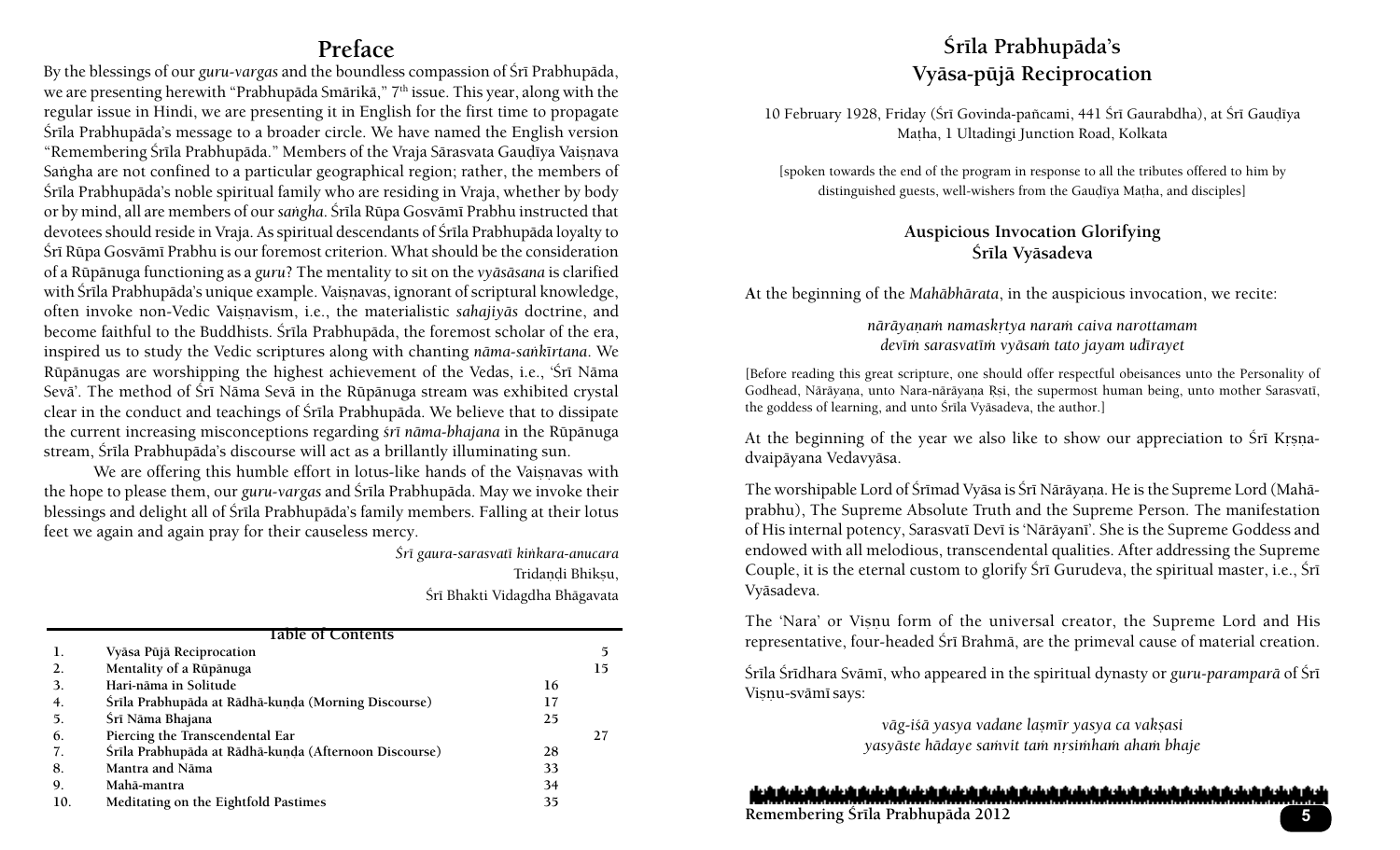[I offer my prayers to that Bhagavān Śrī Nrsimha, upon whose tongue Sarasvatī, the goddess of speech, eternally stays, upon whose chest Laksmi always resides, and in whose heart dwells the transcendental potency of spiritual consciousness.]

The first, or *ādī-guru*, of the Brahmā-Madhva-Gaudiya-Vaisnava Sampradāya, *caturmukha* (four-headed) Brahmā, possessing in his heart the *samvit* or knowledge potency of Śrī Nrsimha and Sarasvatī, narrated the four Vedas from his four different mouths. Śrī Nārada heard that, and also recited that very same song. For this reason only Śrī Vyāsadeva could honour Śrī Narada's words.

For the well-being of the future generations, the same Vyäsa defined the process of the favourable and unfavorable\* devotional cultivation at the lotus feet of Śrī Nārāyana as *aksara*, or infallible, and removed all fallible characteristics.

Śrī Nrsimha-līlā is the pastime of the same Visnu who infused the transcendental opulence of beauty in the heart of the prime erudite, Lord Brahmä. Because of that, Śrī Śrīdhara Svāmī presented in the above *śloka* his worshipable Śrī Nārāyana as Śrī Nrsimha for his followers.

## Worship of Śrīla Vyāsadeva in the Footsteps of **Çréla Nityänanda Prabhu**

Once *jagad-guru* Śrī Nityānanda Prabhu performed Vyasa-puja in Śrī Navadvīpa. Today, following in His footsteps, we are prayerfully offering our submission for the worship of Śrī Vyāsadeva. We earnestly proffer this respectful homage to our prime *guru* Brahmä, his follower Çré Närada, his follower Çré Vedavyäsa and the followers of Śrī Vyāsa. Also included are Śrīmad Ānanda-tīrtha (Śrī Madhvācārya), Śrī Nityānanda, Śrī Advaita-ācārya and all their worshipful Gaudīya associates. In the bona fide disciplic succession or *guru-paramparä*, such a ceremony is one of our most important performances of devotional service.

The *ācāryas* in our disciplic succession only recite the Vedas that are sung by Srī Vyäsa. So today, following their example we also prepared ourselves to offer tributes at the lotus feet of *çré guru*.

\*Unfavorable devotional cultivation refers to demons such as Kamsa, Jarāsandha, Aghäsura, etc., who all achieved their eternal infallible stage, never to fall in the material world again.

#### والمراجعات والمناديان والمنادران والمنادران والمنادران والمنادران والمنادران والمنادران والمنادران والمنادران والمنادران والمنا

## Speciality of Māghī Śukla Pañcamī and Krsna Pañcamī

Children (those who cannot distinguish good from bad) offer their flower-like tributes on Gaura-pañcami, the fifth day of the bright fortnight of the month of Māgha (January-February) to please the deity of material education (*aparä-vidyä*). On the fifth day of the dark fortnight of the month of the Mägha we are offering tributes at the feet of the presiding goddess of spiritual education [Parā-vidyā-devī]. That offering is illuminated by the beautiful hands of Śrī Vyāsa.

> *yasya deve para bhaktir yathä deve tathä gurau tasyaite kathitä hy arthä prakäçante mahätmanaù*

["Only unto those great souls who have implicit faith in both the Lord and the spiritual master are all the imports of Vedic knowledge automatically revealed." (*Śvetāśvatara Upaniṣad*, 6.23)]

Because we have attained the qualification to hear this *mantra* [having taken shelter of sad-guru], we are executing the sacrifice of Śrī Vyāsa-pujā. Śrīmad Ānanda-tīrthapāda, (Śrī Madhvācārya) who, as *ācārya* was seated on the *vyāsāsana*, was also engaged in the celebration of Çré Vyäsa-püjä. Following his example, being seated on the *vyäsäsana*, his descendants in the bona fide disciplic succession, explain *Çrémad Bhägavata-tätparya,* the commentary of Śrī Madhvācārya.

#### **Humble Entreaty to Always Engage in Guru-sevä**

From the material point of view, lack of qualification obviously prevents us from ascending the *vyāsāsana*. Our humble entreaty at the beautiful lotus feet of Śrī Vyāsadeva and Śrīpāda Śrīman Madhvācārya is that, although we are devoid of proper eligibility, being in the grip of the troublemaking tendency to deny the order of Śrī Gurudeva, may we never decline the service of Śrī Gurupāda-padma. In order to set an example of worshipping Śrī Vyāsadeva, Śrī Madhvā-muni (Śrī Madhvācārya) performed the pastime of being a *guru* for eighty years. In his incarnation as Bhima, he performed the act of *krsna-sevā* (service to Śrī Krsna) in the battle of Mahābhārata, just to show the mood of servitude unto Śrī Gadādhara (Śrī Krsna, the wielder of the Kaumodakī club) to those who were antagonistic to Krsna. Another time, as Śrī Vajrāṅgajī (Hanumān), he helped in the annihilation of the opponents of Śrī Rāmacandra. Again the same personality, in the form of the Wind-god Vāyu, lifting up Vaikuntha eternally, never allows the eradication of transcendental eternal existence.

#### والرشماء باز بالماديار بالماديار بالماديار بالماديار بالماديار بالماديار بالماديار بالماديار بالماديار بالماديار بالماديار بالماديار

**Remembering Çréla Prabhupäda 2012 7 Remembering Çréla Prabhupäda 2012**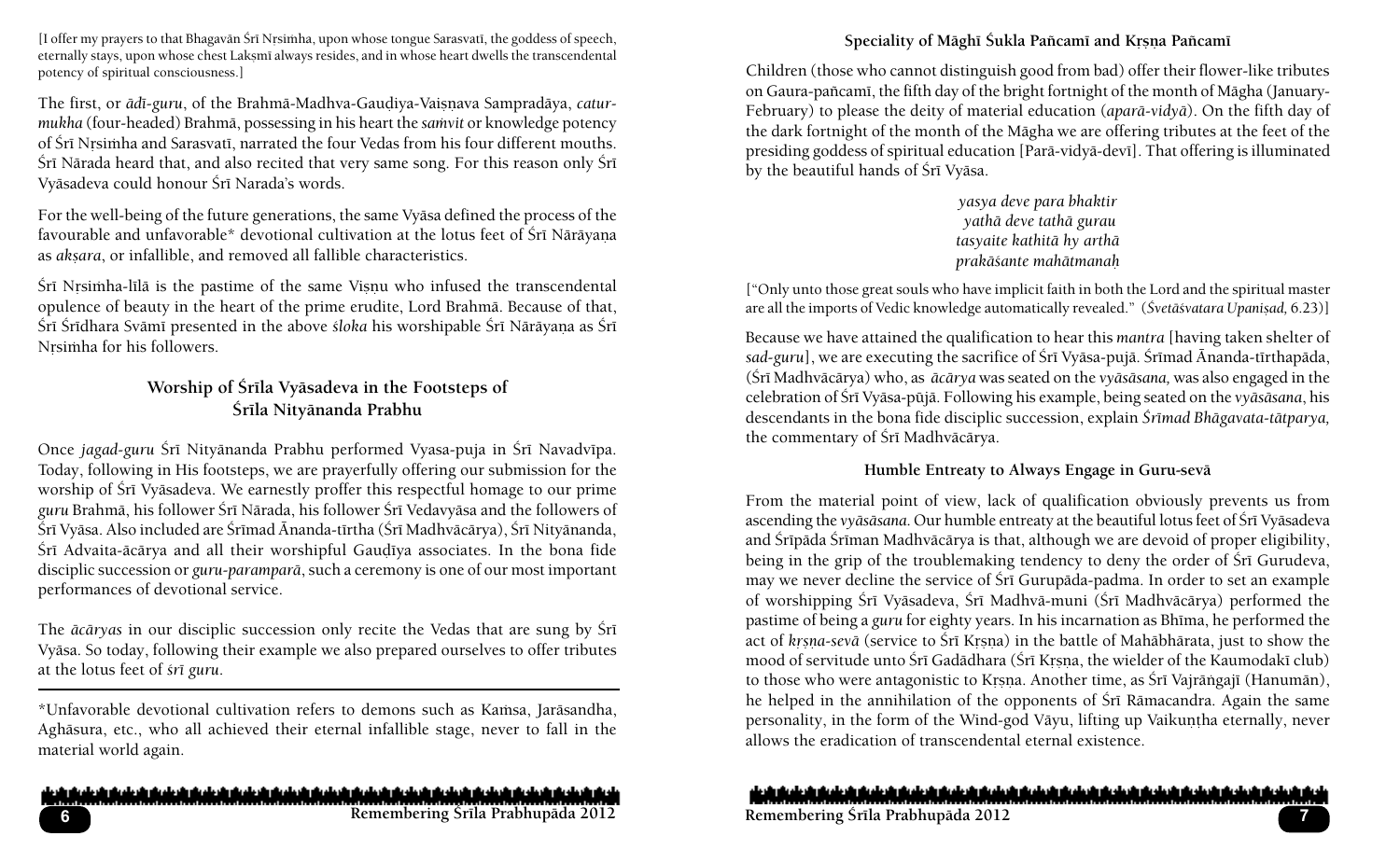After the disappearance ceremony of Çré Madhva on the *çukla-navamé* (ninth day of the bright fortnight) his descendants, my *guru-vargas\**, are accepting me today as the priest for Çré Vyäsa-püjä. It is only their pastime to follow in the foot-steps of *mahäbhāgavatas*. In my inherent identity, I know myself as an eternal servant of the Sri Rūpānugas (the followers of Śrīla Rūpa Gosvāmī.), even though I am unworthy and even unfit to be acknowledged. Therefore, due to my incompetence I have a temporary disorder. Only if the audience forgives my audacity can I get the right to be engaged in their service. If you silence me, then you will not give me the freedom to worship Śrī Vyāsa. Because of that I pray to you pitiably you have authorized innumerable great personalities to perform Śrī Vyāsa-pūjā, so to me also, please give permission for a moment to perform that *püjä*.

#### **Glorification of Hari by Following the Line of Revealed Truth in Disciplic Succession (***çrauta-panthä***)**

As a priest for Çré Vyäsa-püjä, I am not climbing on *çré vyäsäsana* with the help of austerities. Rather, whatever service I am doing in order to please my Śrī Gurudeva and his predecessors, is established on the 'doctrine of incarnation,' or descending process of deductive knowledge. In this phenomenal world, I am not desiring to be deceived by the effort to attain the invincible entity with the help of the *jïäna* process. Therefore, in obedience to the subordinate *sampradāya* of Śrī Caturmukha Brahmā, to carry out the order of followers of Śrī Vyāsa and in admiration for the endless mercy of the Śrī Rūpānugas, today by means of a brief discussion of the devotional process delineated by Śrī Rūpa, I am offering my tribute at the lotus feet of Śrī Vyāsa. Not only at the feet of Śrī Vyāsa, I am also offering my worship at the feet of Gaudīya *guru-vargas* who are obedient to Çré Vyäsa.

To offer that service, by the order of my *guru*, I am demonstrating my boldness to disregard the contemptible act of the empirics, who try to attain the Absolute Truth through their own efforts. By doing this, I am not neglecting the advice to be more humble than a blade of grass (*trnād api sunīca*). While describing the glories of the Śrī Rüpänugas, I am not finding any hindrance to be tolerant like a tree. Nor am I violating the words of my Srī Guru by nurturing an unreasonable longing to be established in any material reputation.

\*Showing an example of Vaiñëava humility, Çréla Prabhupäda refers to his disciples as *guru-varga,*  crediting them as his spiritual preceptors.

المناز والملمش والمنامش والمنامش والمناجش والمنامش والمناسش والمناسش والمناسش والمناسش والمناسش والمناسش والمناسخة **Remembering Çréla Prabhupäda 2012 <sup>9</sup> Remembering Çréla Prabhupäda 2012 8**

Desiring to be indoctrinated in the standard of *mänada-dharma*, conferring honour to each and everyone and abandoning the act of measurement, I am narrating only the topics of the limitless, unmeasurable Vaikuntha world. I am not responsible for the good or bad effects of these narrations. So, in remuneration, I am not asking for mundane criticism or glorification. Eternal associates of the Lord, Śrī Rūpa and his followers past, present and future all are my worshipable Śrī Gurudeva. Those who have taken shelter at the lotus feet of Śrī Brahmā-Nārada-Vyāsa-Madhva-Nityānanda, all of them are the personification of the Supreme Lord in the form of shelter. I shall be blessed if I can get their refuge eternally. Then my disease of material conditioning will be cured, and I shall recognize two female ghosts, i.e., material enjoyment (*bhukti*) and liberation (*mukti*), as 'Pütanä' instead of knowing them as my mother. My humble petition is this: may knowledge (*jïäna*) and renunciation (*vairägya*) continue to remain responsible sons of Mother Bhakti and may they never be apathetic to serve their mother. They should never consider their mother as maidservant (dāsī).

## Śrī Sanātana-Rūpa-Raghunātha-Jīva The Carriers of **Śrī Caitanya's Victory Flag**

Śrī Caitanya-deva instructed Śrī Rūpa Gosvāmī Prabhu in the true nature of *bhakti*. He appointed Çré Sanätana Gosvämé Prabhu as the *äcärya* of *bhakti-siddhänta* (devotional conclusions) and bestowed on him *sambandha-śikṣā* (the knowledge of the living entity's eternal relationship with Śrī Krsna). Those instructions to Śrī Sanātana (Sanātana-śikṣā), which are brilliantly reflected in Śrī Jīva, shine as *bhāgavat-ācārya* (the preceptor of *Çrémad-Bhägavatam*).

That submissiveness to Śrī Rūpa in the form of personified devotion is present in the respected Śrī Raghunātha dāsa Gosvāmī Prabhu, who is brilliantly shining in submission to Svarūpa. That submission to Śrī Rūpa and Svarūpa manifested in the beautiful image of an *äcärya*, filling tirelessly the water of hope in the lake of the Gaudīya-heart. Śrī Jīva's heart obedient to Śrī Rūpa is the protective boundary guarding that ocean of devotion, prohibiting the flow of contaminated water in the form of *apasiddhänta* (opposition to proper *siddhänta*) and *anarthas*.

#### **Çréla Jéva Gosvämé is not Opposed to Païca-rätra or to Rupänuga Siddhänta**

The *bhakti* as practiced and prescribed by Śrī Caitanya Mahāprabhu is endorsed by Śrī Rüpa and is present directly in his writings. In his *Durgama-saìgamané* commentary Śrī Jīva Gosvāmī does not refute the *pañcarātra* doctrine. Some people maintain the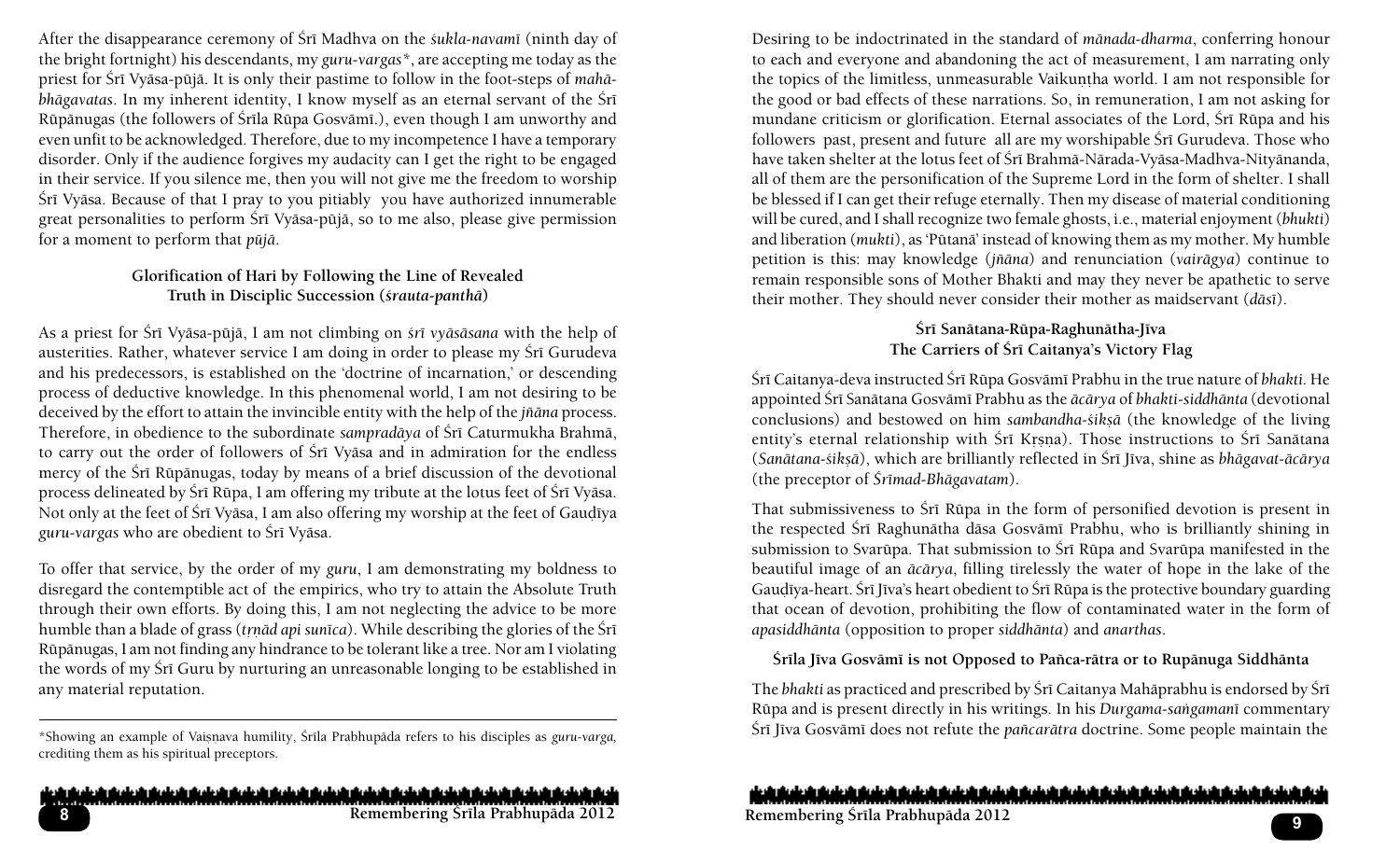idea that Śrī Jīva Gosvāmī opposed *pañcarātra*, and thus gave supremacy to seminal succession and established *svakéya-väda.* In this way they accuse him of more or less changing his subservience to Śrī Rūpa, but the followers of Rūpa-Raghunātha are not in accordance with this vile verdict. Gaudīyas, like Śrīmad Krsnadāsa Kavirāja Gosvāmī and Śrīman Narottama Prabhu, are doctors for curing the disease of despicable belief. *Manaù-çikñä*, *Viläpa-kusumäïjali*, etc., demonstrate the quintessence of fidelity to Çré Rūpa. Therefore, I like to pray that being situated on Śrī Vyāsāsana in submission to Śrī Jīva, we may become acquainted with and dedicate ourselves to the nature of the pure *jéva* (the living entity) and the obedience exhibited by 'Svarüpa's Raghunätha'. Adopting this mentality, it is our aim to worship Śrī Vyāsa in order that all mundane perturbation be expelled and the transcendental serving attitude may arise in our heart. May the servitorship of 'Svarüpa's Raghu' bestowed by the nectarean ocean of devotion (*śrī bhakti-rasāmrta-sindhu*) and guarded by Śrī Jīva protect us from the rogue of non-eternal servitude to the six enemies (lust, anger, etc.); may it shower the water of everlasting life and stop our sensual hankering.

> *gurau goñöhe goñöhälayiñu sujane bhüsura-gane sva-mantre çré-nämni vraja-nava-yuva-dvandva-çaraëe sadä dambham hitvä kuru ratim apürväm atitaräm aye sväntar bhrätaç caöubhir abhiyäce dhåta-padaù*

["O my dear brother, my foolish mind, taking hold of your feet, I humbly pray to you with sweet words. Please give up all pride and quickly develop deep, loving attachment for the spiritual master, Śrī Vraja-dhāma, the residents of Vraja, the Vaisnavas, the *brāhmanas*, your *dīkṣā-mantras*, the holy names of the Supreme Lord, and the shelter of Śrī Śrī Rādhā-Kṛṣṇa, the eternally youthful Divine Couple of Vraja." *(Manah Śiksā 1)*]

## The Non-dual Knowledge of Śrī Sanātana, Śrī Rūpa, Śrī Raghu and Śrī Jīva

While hearing the instructions from Śrī Caitanya-deva, Śrī Rūpa Gosvāmī referred to his previous identity as 'Dabira Khäsa'. His followers in the *sampradäya,* well conversant with the science of the nature of devotion (*bhakti-svarüpa-vijïäna*), being acquainted with him as Śrī Rūpa as he was called by Śrīman Mahāprabhu, did not identify him as Dabira Khāsa. Śrī Rūpa Gosvāmī exhibited the pastime of receiving devotional education from Sri Gaurasundara. Whatever he heard benevolently privileged his followers in that same nectarean ocean (*bhakti-rasāmrta-sindhu*). The personality from whom he had learned devotional conclusions of the scriptures (*bhakti-siddhänta*), that same *sambandha-tattva* (the fundamental truth regarding the Supreme Entity with whom all living entities are related) Śrī Krsna Himself in

## المشرش والمناديش والمباديش والمواحد والشروان والمواجب والمواجر والمواجر والمواجران والمواجر والمواجران والمواجر والمواجر والمواجر

**10**

Krsna Caitanya installed 'Sākara Mallika' as the personification of Sanātana. Because of that, Çré Rüpa declared Çré Sanätana as his *guru*.

Accordingly, in his *Viläpa-kusumäïjali* Çré Raghunätha däsa Gosvämé Prabhu referred to Śrī Sanātana as *krsna-sambandha-kāraka*, the spiritual master who connects one with Śrī Krsna in eternal relation. Following in his footsteps Śrīla Krsnadāsa Kavirāja Gosvämé Prabhu defined him as *bhakti-siddhänta-äcärya*. That *bhakti-siddhänta,* written by Śrī Rūpa, took the form of a road that leads towards the nectarean ocean (bhakti-rasāmrta-sindhu). The same conclusion arising in the spiritually enlightened heart of the Śrī Rūpānugas the Śrī Jīvānuga-sampradāya made them drink nectar from the ocean of *bhakti (bhakti-rasāmrta-sindhu*). Those who endeavoured to serve their material interest, by the misuse of Śrī Jīva Gosvāmī's teachings, failed to immerse themselves in *bhakti-rasāmrta-sindhu*; rather, they became bewildered and met with difficulties. Those who hesitate to call Śrī Jīva Gosvāmī as *rūpānuga*, have no chance to proclaim themselves as *rüpänuga* and will never get the eligibility to follow the method of *rūpānuga bhajana* as was exhibited by Śrī Dāsa Gosvāmī. The followers of Śrī Jīva have no other alternative than to follow Śrī Dāsa Gosvāmī. As *sambandha-jñāna* arises, the tendency for *bhakti* appears and gradually the uniqueness, the variegations, the participation in the *léläs*, etc., come alive for the devotee who receives a clear vision of his relationship with Krsna

#### **Rasamayé Bhakti Devotion Full of Sweet Mellows**

Bhagavän is full of wit and nectar (*rasamaya*). The excitement of objects created by the Supreme Lord's potency Mäyä is temporary, smeared with ignorance and prohibitive of incessant bliss. The *jīva*, covered with gross and subtle designations, cannot establish his relation with the absolute entity Śrī Krsna. Without knowing the difference between the Lord and the transformations wrought by His material potency, the *jévas* get deeply engrossed in Mäyä. Fallen in such illusion they consider the stage free from the variegation of Mäyä as Brahman and to fuse with that Brahman is the *abhidheya*, the process to be followed. Some others also in the grip of Mäyä consider themselves as the master of material enjoyment and nourish their waywardness through their senses. These two types of irreverent conceptions are completely different from the nature of devotion, which is naturally full of nectar (*rasa-mayé*); this *bhakti* is never to be known as being transmuted into something dry or lifeless. Sometimes lack of self-cognition makes a *jéva* think of material enjoyment or impersonal liberation as a worthy goal. Other times, without having a true perception of the nature of *bhakti*, the *j*īva considers *bhakti* as a process and liberation or sensual enjoyment as the goal. In the real sense,

## ويقصاد بقريقصاء باريقصاء بازريقصاديق بالصاديق بالصاحبة وشطحية والصاحبان بالصاديق بالصاديق بالصاديق بالصاحبة والصاحبة والصادية **Remembering Çréla Prabhupäda 2012 11 Remembering Çréla Prabhupäda 2012**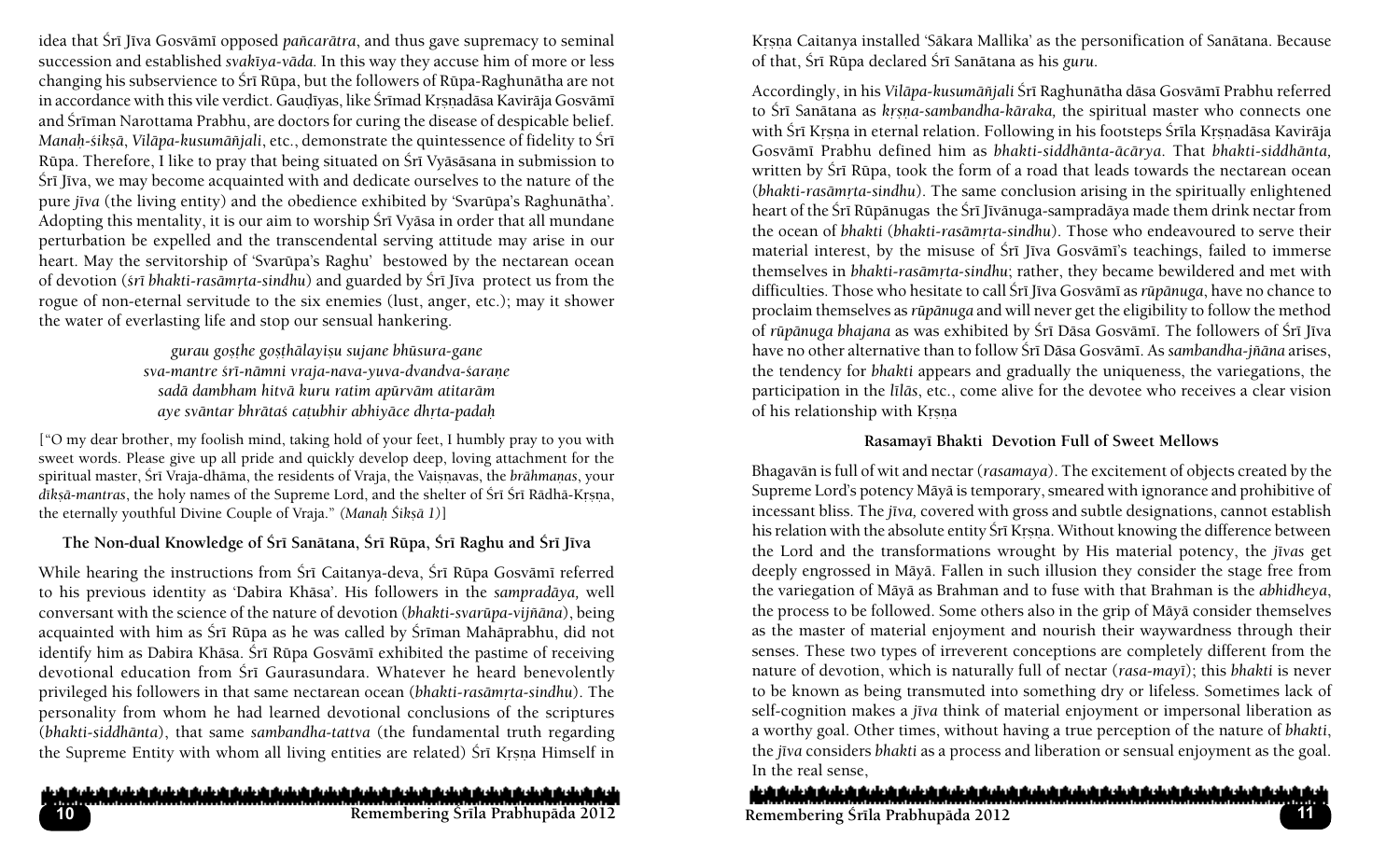the pure *jiva* empowered by performance of devotional service, not accepting enjoyment or liberation as his goal, becomes their master and engages them in the service of *bhakti*, which is endowed with supreme opulence.

#### **Bhakti is Overflowing with Rasa**

*Karma* and *jïäna* are situated as servants of *bhakti*; pure devotion can never be their maidservant. The perverted taste of *karma* and dryness of *jïäna* are situated against *bhakti*, which is overflowing with *rasa*. In the book *Bhakti-rasāmrta-sindhu*, in defining the true nature of devotion, the words *ānukūlyena krsna-anustilanam* (favourable cultivation of Krsna consciousness) gain supremacy. And to support that predominance, prohibition of antagonistic moods is stressed. In consideration of *ānukūlyena krsna-anustlanam*, manifestation of different types of service to Visnu demonstrates Krsna's partial opulence. Some *jīvas* pilfer Krsna's overlordship and godhead; whatever demoniac moods appear in them by the agitation of mundane intelligence are to be known only as the nature of non-devotion. Due to cultivating *bhakti* with a contrary mood (*pratiküla-kåñëa-anuçélanam*), the wayward *jéva,* hallucinating under the doctrine of illusion (*vivarta-väda*), engages himself in the search of merging with Brahman (nirbheda-brahma-anusandhāna).

Therefore, the wayward *jīva*, unable to see the Lord as master and the devotee as servant, falls into danger, and his perverted conception of the living entities' reality takes firm hold in his unfavourable cultivation of Krsna consciousness. Kamsa, Jaräsandha, etc., are incarnations of wicked tendencies in the material creation. Being devoid of devotion, they consider material enjoyment (*bhukti*) and impersonal liberation (*mukti*) as likely goals. Whatever types of adverse *krsna-anustilanam* they perform, is nothing but the descent of the attempt to merge with the impersonal Brahman in this material plane, as I explained before.

## **Seven Favourable Items**

Cultivation of *guru*, *gostha* (Vraja-mandala), residents of the *dhāma*, Vaisnavas, *brähmaëas*, *näma-kértana* and uttering *mantras* in a favourable mood can bring the service of the youthful Divine Couple of Vraja (*vraja-nava-yuva-dvandva*); but an adverse mood, laced with an eager desire to become worshipable, creates an unfavourable veil opposing all those same objects in the service to Krsna. This heptad (these seven items) supports devotion to the Supreme Lord for a person performing favourable cultivation. But again arrogance may come and cover the actual consideration of that heptad and with the help of sensual perception divert the person to the path of fruitive activities (*karma*) and speculative knowledge (*jïäna*).

والمرائح بالمبادر المراقبان والمنامران بالمبادرة والمزادر الموارد والمراق المبادران بالمبادرات والمراق بالمبادران بالمبادرات بالمراق

*Sädhana-bhakti* is another name of the state preliminary to *rasa-udaya* rising of the mellow. After the appearance of *rasa*, that *bhakti,* which is no longer defined as *sädhana-bhakti*, is called *bhäva-bhakti*. In the *pre-rati* stage, the *sthäyibhäva* is called as *çraddhä*. When four *sämagrés* (ingredients) *vibhäva, anubhäva, sättvika* and *vyabhicäré* combine with the *sthäyibhäva*, *rasa* arises. In the previous stage of noncombined *rati* without *sämagré* we can see *çraddhä* in *sädhanä*, that is to say, firm faith in transcendental literatures.

#### **Impediments along the Rüpänuga Path**

Those who are crazy to see the transcendental in mundane literatures, being deceived by the coverings created by materialistic rhetoricians, consider themselves as 'real devotees' even while actually still being immersed in ignorance. Without a dip in the nectarean ocean of *bhakti-rasa* (*bhakti-rasāmrta-sindhu*), the subservient marginal *j*iva, being forgetful of his *rūpānuga* identity, gets deprived forever of the fidelity of 'Śrī Rūpānuga, Svarūpa's Raghu' and commits offences at the feet of the *rūpānugas*. Such a conditioned *jéva*, without getting any hint of his innate nature, i.e., *bhakti*, sometimes opposes Çré Jéva, other times he oppose Çré Raghunätha, who is *rüpänuga*. Convinced that Vaisnavas are corrupted with partiality, they get illusioned. That false idea itself, as a barrier, prevents them from embracing the principles espoused by the Śrī Rūpānugas. Sometimes desires other than serving Krsna (*krsna-itara-abhilāṣā*), other times the veil of *karma* in the form of interest in self-enjoyment, or the veil of renouncing one's own self, which is actually hidden Buddhism or monism, hinders their search for *bhakti*.

*Bhakti-rasa* is liquid unlike the dry material *rasa*. The eternal ocean of *rasa* is without deterioration and it is not just a small pond. The object of our service is not any substance of this measured kingdom. Therefore, the nectarean ocean of service is a limitless ocean of unbounded Vaikuntha rasa.

## **Congregational Chanting of Kåñëa's Holy Name** F**ollowing**  in the Footsteps of *Śrīla Rūpa Gosvāmī* is the Only Means

When the *jiva*, who is infected with the disease of material conditioning and engaged in mundane enjoyment, is freed of *anarthas* and takes a dip in *bhakti-rasāmrta-sindhu*, only then all perfections come in his hand. When this happens *karma, jïäna* and other aspirations, i.e., misuse of free will, never stand as obstacles on the path of devotion. Some, due to their past misdeeds, do not have any interest to bathe in *bhakti-rasāmrtasindhu;* we can understand that they could not realize the compassion of the

المشرش والمناديش شماله يشربان بالمناديش بالمباديش بالمباديش بالمباديش بالمباديش والمباديش بالمباديش بالمباديش بالمباديش بالمباد **Remembering Çréla Prabhupäda 2012 13 Remembering Çréla Prabhupäda 2012**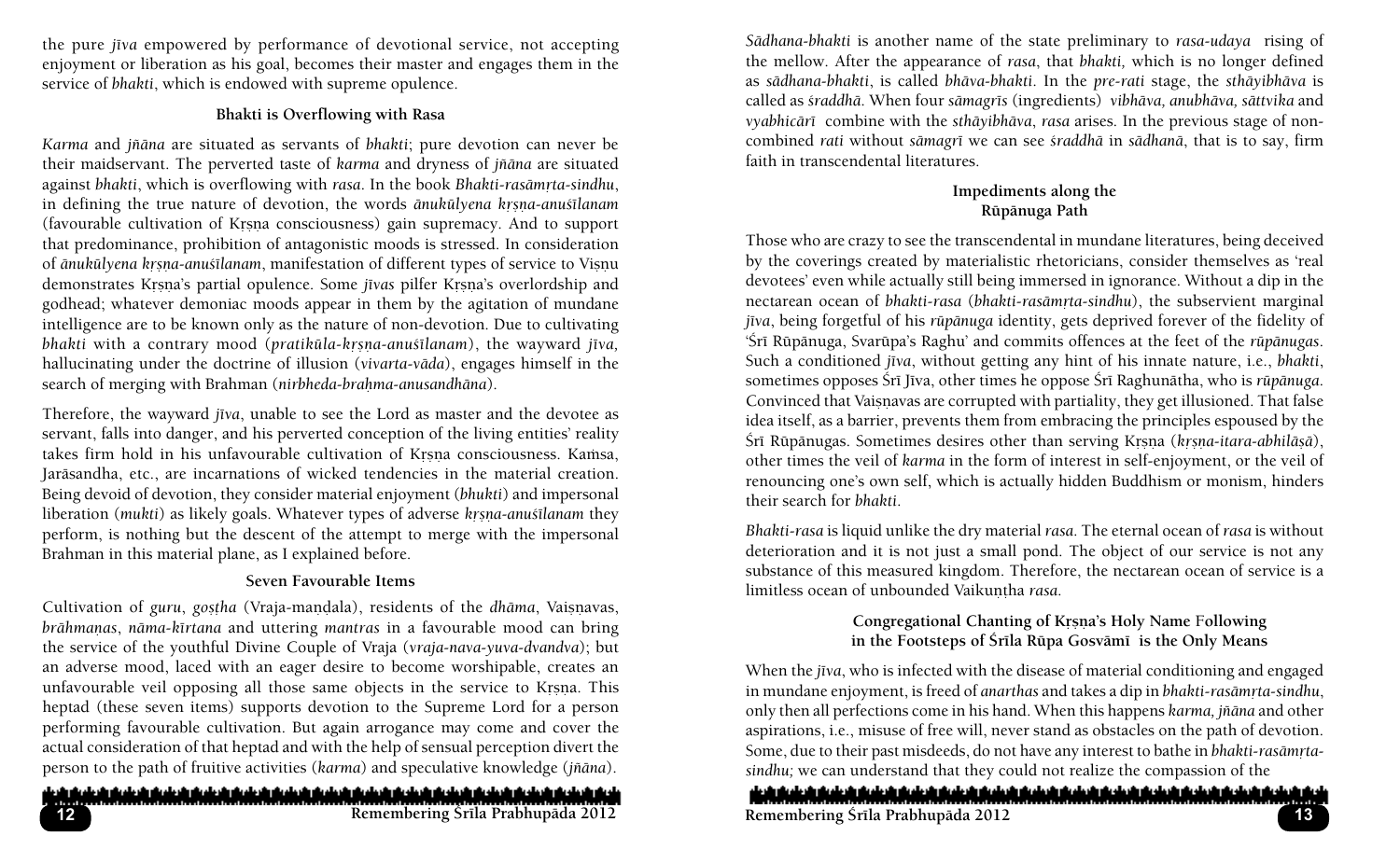Çré Rüpänugas. Çré Dämodara Svarüpa called Lord Gaurasundara '*dayä-nidhi,*' the storehouse of kindness. That same Lord, accepting the mood of a devotee, enthroned His commander-in-chief Śrī Rūpa on *śrī vyāsāsana* in order to show the beauty of that ocean of devotion and to benefit those who were cultivating devotional service in an unfavourable way. Only *rüpänuga* devotees are able to recite *Çrémad-Bhägavatam*. The speeches of non-devotees are like an illusory mirage and can never lead one to the path approaching *bhakti-rasāmrta-sindhu*. Therefore, fidelity to Śrī Rūpa is the only way to perform *vidyā-vadhū-jīvana śrī krsna sankīrtana*, the congregational chanting of the holy name of Krsna, which is the life of spiritual enlightenment.

#### **The Philosophy and Education of the Mahä-bhägavata**

The word *parä-vidyä* refers to *bhakti*. Desiring to obtain that *bhakti*, today I am here at the feet of Çré Vyäsa and other *gurus*. I pray that they should please consider me as their eternal servant and sprinkle the water of mercy on my desert-like heart, which is devoid of devotion. May they give me a chance to serve them!!! Remembering the words of Śrī Caitanya-deva describing the symptoms of a *mahā-bhāgavata* Vaiṣṇava, now I feel:

> *yäìhära darçane mukhe äise kåñëa-näma täìhäre jäniha tumi 'vaiñëava-pradhäna'*

[Śrī Caitanya Mahāprabhu said, "A first-class Vaiṣṇava is he whose very presence inspires others to chant the holy name of Krsna." (*Śrī Caitanya-caritāmrta, Madhya-līlā*, 16. 74)]

All of you are that kind of *mahä-bhägavata*, and because of that you gave me the chance to worship Śrī Vyāsa today. In exchange I shall remain in your servitude eternally. I do not want any other remuneration.

#### **Offering all Objects for the Service of Hari and Guru**

I like to conclude my homage by saying that whatever words of glorification were spoken about me are only indicative of your greatness. Materially speaking, I am devoid of any such qualification, but as a servant of *sri guru*, I accept all these words as receivable by my previous *gurus* and offer them at their beautiful lotus feet. As I am not driven by external intelligence, I am not able to purloin all those speeches for my own glory. Because I have been ordered by the Lord to see myself as lower than a blade of grass (*trnād-api sunīcena*), I am emaciated and not capable of carrying this heavy load. Therefore, there is no alternative for me than to direct all these praises to Śrīmad Guru-tattva.

#### *bhavatä mahatä samarpitaà na hi dhartuà prabhavämi vaibhavam ucitam gurave ahaà adya taà suvaräkaù praëayät samarpaye*

["You are all great personalities. The opulence that you are giving I am not qualified to accept. So today I am a very little one lovingly offering it to my *guru*."]

\*\*\*\*

# **Mentality of A Rüpänuga**

All Glories to Śrī Guru and Śrī Gaurānga

Śrī Gaudīya Matha, Kalikātā 9, Agrahāyana, 1342 Bengali era 25 November 1935

*Sneha-vigraheñu* To the object of my love,

I received your letter dated 16 November. In the *Kena Upanisad* it is stated that Devatäs of high rank administer energy obtained from the omnipotent Bhagavän. And when that potency is withdrawn, they have no strength of their own. Śrī Rūpānuga devotees, without placing any reliance on their own power, confer all glories to the original source. We also perform all our activities for the pleasure of Śrī Krsna Caitanya, Śrī Rūpa, Śrī Bhaktivinoda and Śrī Gurupāda-padma. Once the devotional path is abandoned, vainglory casts a spell over us and that bewitchment devours us.

> Blessing you eternally, Śrī Siddhānta Sarasvatī

او باز عادیان باز عادیان باز عادیان باز عادیان باز عادیان باز عادیان باز عادیان باز عادیان باز عادیان باز عادیان باز عادیان بازد

والمراد والمناديان والمناديان والمناديان والمنادرات والمناديان والمناديان والمناديان والمناديان والمناديان والمناديان والمناديان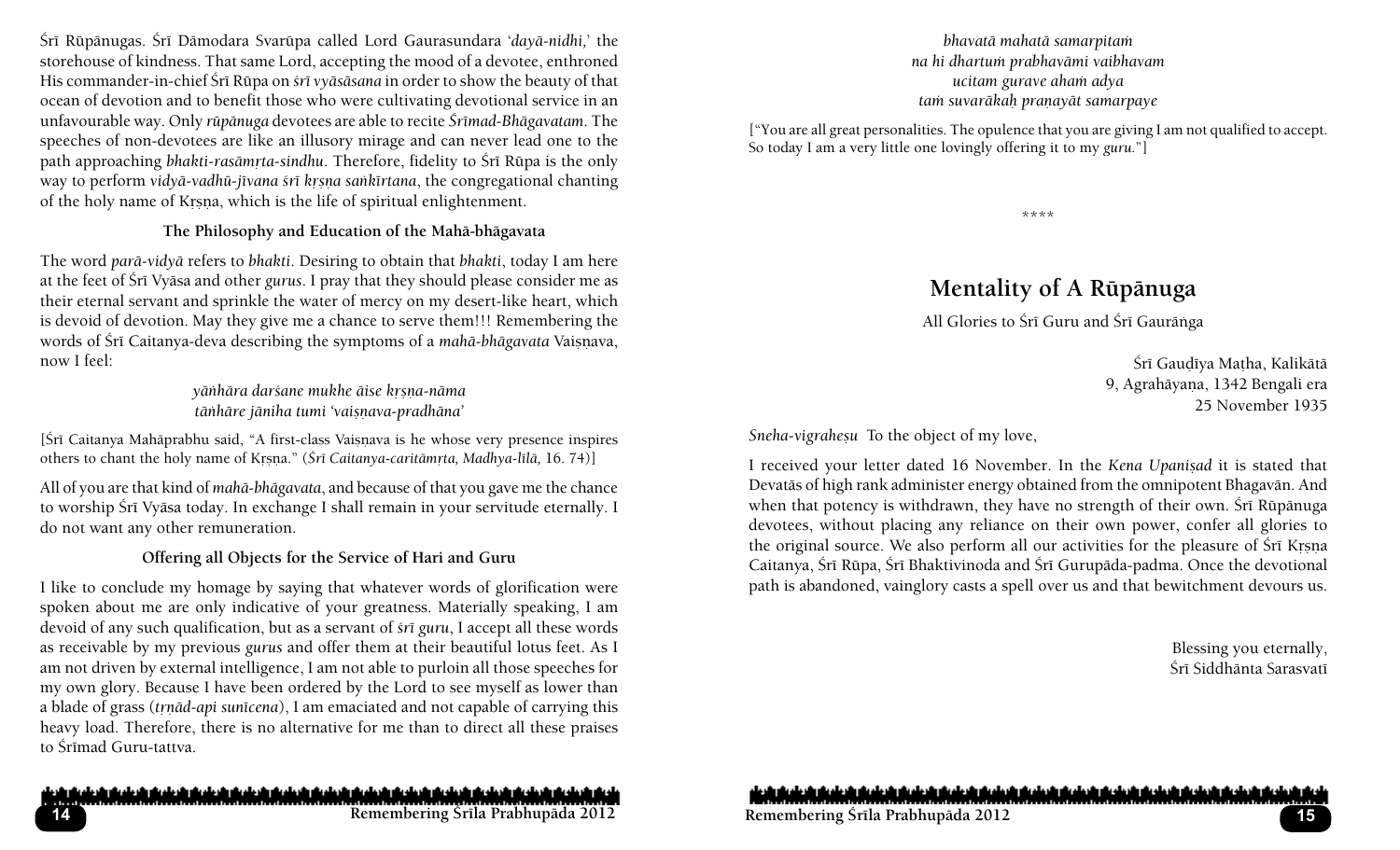# **Harinäma in Solitude**

*näca, gäo, bhakta-saìge kara saìkértana kåñëa-näma upadeçi' tära' sarva-jana*

['My dear child, continue dancing, chanting and performing *saìkértana* in association with devotees. Furthermore, go out and preach the value of chanting *krsna-nāma*, for by this process You will be able to deliver all fallen souls.' (*Caitanya-caritāmrta*,  $\overline{A}di$ -līlā 7.92)]

Only those persons who develop competency under the watchful eye of Śrī Gurudeva does he authorize for dancing, singing, performing *saìkértana*, etc., in the association of similar-minded and affectionate devotees of Lord Hari, who are attached to *bhajana*. Following in the footsteps of Sri Gurudeva, they engage themselves in the mission of delivering the world, considering it their prescribed service. Incompetent people should perform *japa* of *krsna-nāma* in solitude. In that kind of worship, one does not associate with others. Only a competent person will not be adversely affected by association with the public; rather, the outside community will be able to obtain the mercy of the Holy Name. In this regard, there are two verses which must be discussed:

*naitat samäcarej jätu manasäpi hy anéçvaraù*

[Those who are not *éçvara*, the Supreme Lord, who are powerless and subjected to karma, should never imitate the Lord's pastimes even within their minds. (*Çrémad-Bhägavatam* 11.33.30)]

> *anäsaktasya viñayän yathärham upayuïjataù nirbandhaù kåñëa-sambandhe yuktaà vairägyam ucyate*

[Appropriate renunciation is to accept objects favorable to one's service while being detached from that which is unrelated to Krsna and attached to that which is related to Krsna. (*Bhakti*rasām*rta-sindhu* 1.2.125)]

(from Śrīla Prabhpāda's *Anubhāṣya* commentary to *Caitanya-caritāmṛta*)

\*\*\*\*\*

# **Çréla Prabhupäda at Çré Rädhä-kuëòa Morning Discourse**

From the weekly *Gaudīya* 14<sup>th</sup> Khanda, 22<sup>nd</sup> Issue

[On 9 October 1935, in the morning after circumambulating Śrī Rādhā-kunda, devotees gathered at Śrī Svānanda-sukhada-kuñja, where Śrīla Prabhupāda was residing. He started the auspicious invocation of explaining the Çrutis*,* i.e., the Vedas. The discussion continued for three days. Śrīla Prabhupāda spoke *hari-kathā* four times a day morning, midday, afternoon and evening. A few of those discourses were published in the weekly *Gaudīya*, and we are translating some excerpts here from the original Bengali.]

To chant *hari-nāma* incessantly, Śrī Krsna Caitanya-deva instructed us:

*tåëäd api sunécena taror api sahiñëunä amäninä mänadena kértanéyaù sadä hariù*

["Thinking oneself to be even lower and more worthless than insignificant grass that has been trampled beneath everyone's feet, being more tolerant than a tree, being prideless and offering respect to everyone according to their respective positions, one should continuously chant the holy name of Śrī Hari." (*Śrī Caitanya-caritāmrta*, Ādi-līlā 17.31)]

Śrīla Rūpa Gosvāmī said:

*nikhila-çruti-mauli-ratna-mälä dyuti-néräjita-päda-paìkajänta ayi mukta-kulair upäsyamänaà paritas tväà harinäma! saàçrayämi*

["O Harinäma! I take complete shelter of You. The nails of Your lotus feet are worshiped by the glowing radiance emanating from the Upanisads, which are the crown jewel of all the Śrutis. You are also worshiped by the liberated sages." (*Śrī Krsna-nāmāstakam* 1)]

To practice this instruction given by Caitanya Mahäprabhu and endorsed by Rüpa Gosvämé to chant *hari-näma* twenty-four hours a day is the reason we are here now. The dramatization of chanting *hari-näma* while still maintaining the duplicitous desire for *dharma-artha-käma-mokña* is not pure *hari-näma kértana. Lélä-kértana* is

#### شماء شرشماء شروان شماه بشرشمش شماه شروان شماه بشماه بشروان والماله شماه شرواه والمشرش شماه بشرواه والمباهر شواه والم

**Remembering Çréla Prabhupäda 2012 17 Remembering Çréla Prabhupäda 2012**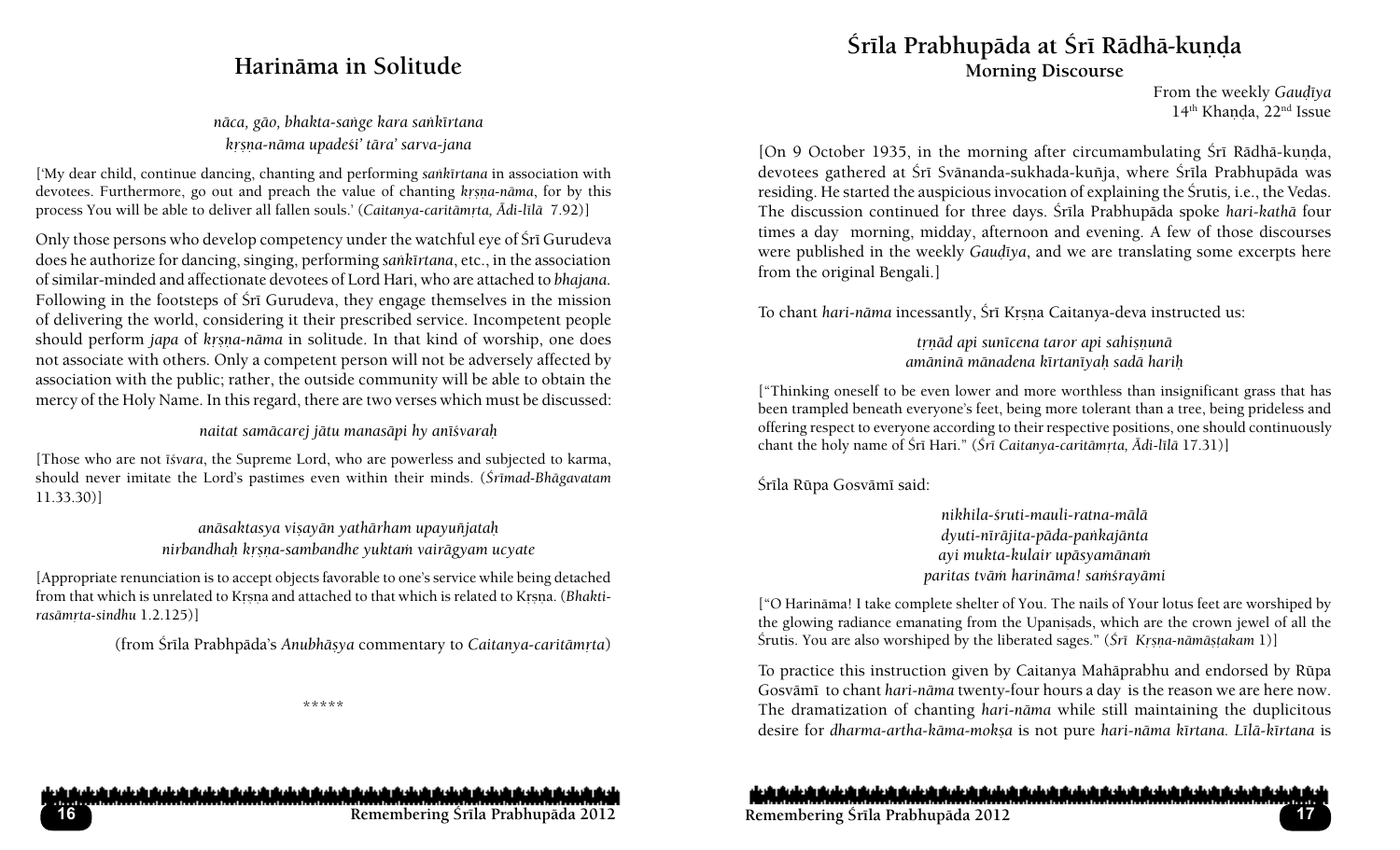only possible along with *nāma-kīrtana*. Šrī Rūpa has written eleven verses (*Upadeçämåta*) and also *Çré Kåñëa-Nämäñtaka*. The very first verse of that *Nämäñtaka* is *nikhila-çruti-mauli.* 

*prathamam nāmnaḥ śravaṇam-antaḥ-karaṇa-śuddhy-artham apekṣyam. śuddhe cāntaḥ*karane rūpa-*śravanena tad-udaya-yogyatā bhavati. samyag udite ca rūpe gunānām* sphuranam sampadyeta, sampanne ca gunānām sphurane parikara-vaisisthyena tadvaisisthyam sampadyate tatas tesu nāma-rūpa-guna-parikaresu samyak sphuritesu *līlānām sphuraņam susthu bhavati.* 

#### *(Krama Sandarbha 7.5.18)*

[In the beginning it is necessary to hear *näma* to purify the heart. And when the heart is purified, after hearing about Krsna's form, the qualification comes so that the form will manifest to me. When the form is properly is manifested, then all of Krsna's qualities manifest to me. When this is complete, then the speciality of various associates is revealed. Then manifests Krsna's particular behaviour with His different associates. And when their names, forms, qualities and associates properly manifest, then *lélä* manifests perfectly.]

We should not give up this consideration. If we start out on the wrong path, we cannot achieve any success. If the *rüpänuga* method of chanting *näma* is abandoned, then one will not attain the result of *nāma*, which is *krsna-prema*. We began to perform *kértana* according to the method prescribed by the Rüpänugas. We are at difference with those who perform *līlā-kīrtana* in any other way.

Desires for sensual enjoyment and self-abnegation are called *anya-abhilāsa*. Anya*abhiläña* and interest in *karma* and *jïäna* are like dust particles accumulated over many lifetimes on the mirror of our heart. By hearing *vaikuntha-nāma*, that dust can be washed away. The processes of *karma, jïäna, yoga, vrata,* etc., are not effective in cleansing away the dust.

## *vaikuëöha-näma-grahaëam açeñägha-haraà viduù*

["One who chants the holy name of the Lord is immediately freed from the reactions of unlimited sins." (*Çrémad-Bhägavatam* 6.2.14)]

**18** Adhoksaja Bhagavān, the Lord who transcends the limits of sense perception, is not perceptible by our mundane sense organs. Only by hearing discourses from *gurupädapadma* can one separate himself from the tendency of accumulating knowledge by means of sensual perception. If one disregards *gurupäda-padma* and avoids the proper method of hearing (*çrauta-pantha*), and instead listens to and follows someone outside of our *rüpänuga* succession, one will never be able to perform real *hari-näma-kértana*. Pure *hari-nāma* cannot be chanted by conditioned souls. If eagerness for service by hearing discourses from the liberated class, then *hari-näma* will appear on the tongue.

I shall take shelter of *hari-nāma* in a proper way. Non-Vedic Vaisnavism follows the misleading path of Buddhist sentiments. Ācārya Śaṅkara descended to this mundane realm to delude the group of spiritualists who were disinclined to serve the Supreme Lord. The brilliant erudition of Ācārya Śaṅkara manifested in his commentary on *Vedänta*. I shall not get captivated by these groups. Rather, in obedience to Svarüpa Dämodara, the foremost scholar of *Vedänta*, I shall learn the real purport of the Vedic scriptures. Gopāla Bhaṭṭācārya was the younger brother of Bhagavān Ācārya. Mahäprabhu did not like his deliberation on *Vedänta* philosophy and because of that, Svarüpa Dämodara was unwilling to listen to those discussions. Mahäprabhu announced that the acceptance of monism by Vedäntist Särvabhauma was against the traditional verdict of the disciplic succession (*çrauta-vicära*). The explanation of Śruti or the *Upanisads* by Prakāśānanda was against real theism. Later, Prakāśānanda himself realized as did other *sannyäsés* of Käçé that the actual purport of the Çrutis is not Mäyäväda, i.e., the Çrutis are not meant to oppose the service to the Supreme Lord. Śrīman Mahāprabhu declared:

> *veda nä mäniyä bauddha haya ta' nästika vedäçraye nästikya-väda bauddhake adhika*

["Buddhists are atheists because they do not accept the authority of the Vedic scriptures. But it is a worse type of atheism to preach atheist philosophy on the basis of the Vedic scriptures." (*Çré Caitanya-caritämåta, Madhya-lélä* 6.168)]

Accepting the Vedas as proof and on that basis, to destroy the process of devotional service, which is the real purpose of the Vedas, is worse atheism than direct Buddhism. In the guise of discussing Vedic scriptures, various deceptive dogmas have entered in the world. The Vedas or *Vedänta* deliberation of Mäyävädés, recent interpretation of the Vedas by Ärya-samäja, and the explanation of the Vedas by Räjä Räma-mohana are *māyā*-concealed conceptions and doctrines opposed to the lotus feet of Śrī Krsna and Śrī Hari-nāma Prabhu, who are situated above our sensual perceptibility. All the Vedic scriptures perform the *ārat*ī to the lotus feet of Śrī Hari-nāma Prabhu. By presenting erroneous explanations of the Vedas, these groups are deprived of His mercy and have actually promoted materialism ( $\bar{a}$ dhyaksitkatā).

It is our responsibility to discuss *Vedänta-çästra* but necessarily along with the *kértana*  of Śrī Hari-nāma Prabhu.

المنازع شمالميش بشماله يشرك والريش بالممالح بالمداميش بالمدار والمداري المدارييان بالمداري بالمداريش بالمداريش بالمداريش بالمراريات **Remembering Çréla Prabhupäda 2012 19 Remembering Çréla Prabhupäda 2012**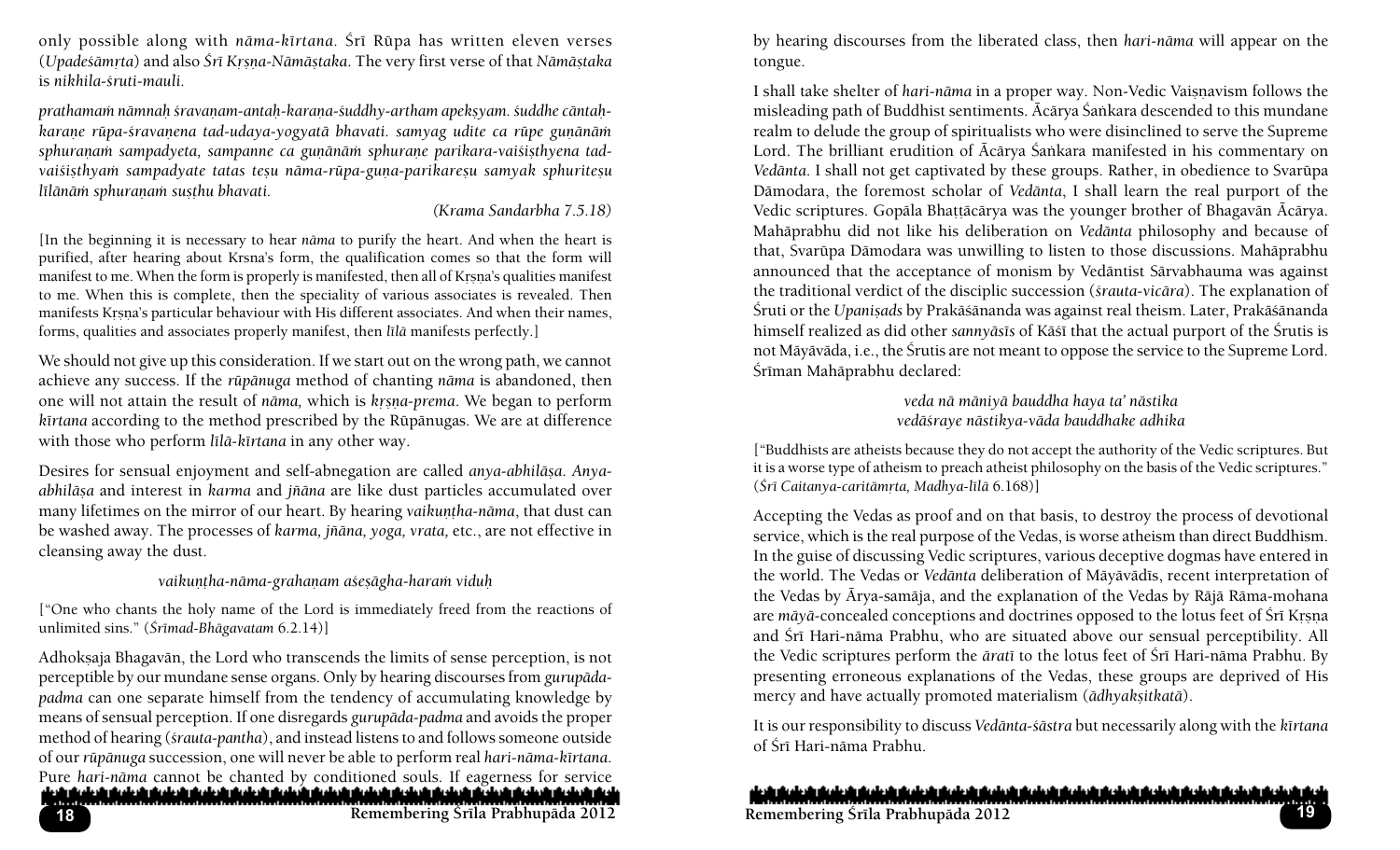*kaler dosa-nidhe rājan asti hy eko mahān gunah kértanäd eva kåñëasya mukta-saìgaù paraà vrajet*

["My dear King, Kali-yuga is an ocean of faults, but there is still one good quality about this age: if one simply chants the *krsna-nāma*, one can be released from material bondage and be promoted to the transcendental realm." (*Śrīmad-Bhāgavatam* 12.3.51)]

Let such precepts of *Śrīmad-Bhāgavatam* be the subject of our daily discussion.

#### *açvamedhaà gavälambhaà sannyäsaà pala-paitåkam devareëa sutotpattià kalau païca vivarjayet*

["In this age of Kali, five acts are forbidden: offering a horse in sacrifice, offering a cow in sacrifice, accepting *sannyäsa*, offering oblations of flesh to the forefathers, and begetting children with the husband's younger brother." (*Śrī Caitanya-caritāmrta*, *Ādi-līlā* 17.164)]

Consider the propositions of this verse: sacrificial ceremony is not possible in the age of Kali. *Sannyäsa* according to *karma-märga* is totally rejected. Followers of *jñāna-mārga accept the renounced order with the conception of aham brahmāsmi.* It is nothing but abdicating the service of the Supreme Brahman. In renouncing the world, they even forsake the service to the Supreme Lord. *Bhagavat-bhajana,* i.e., devotional service to the Supreme Lord, constitutes perfect *sannyäsa*.

*Mäyävädī sannyäsīs renounce Krsna's eternal name, form, qualities, associates and* pastimes everything. But the *sannyāsa* of a *krsna-bhakta* is to give up *bhukti* (material enjoyment) and *mukti* (liberation). In renouncing *bhukti* Māyāvādīs even deny *bhakti*, but the devotees of the Supreme Lord abstain from the desires for *bhukti* and *mukti* and take shelter at the lotus feet of Bhakti-devī. Śruti-devī worships the toenails of transcendental *çré-näma*. The devotees of the Supreme Lord do not renounce the cultivation of that *çré-näma*. They never consider *çré-näma* to be a perishable entity.

All the Vedas and the *Vedänta-çastras* are performing *äraté* of Çré Näma-prabhu. The method of exclusive service to that *çré näma* is not a Buddhist doctrine. In discussing *prākṛta-sahajiyā* Vaiṣṇavism of Bengal, whatever comment was passed by Mahāmahopādhyāya Śāstrī Mahāśaya<sup>\*</sup> is not applicable to true Vaiṣṇava *dharma*. Topics on Harinäma Prabhu are discussed in *Vedänta-çästra.* 

> *artho 'yaà brahma-süträëäà bhäratärtha-vinirëayaù gäyatré-bhäñya-rüpo 'sau vedärtha-paribåàhitaù*

\* Mahā-mahopādhyāya Hara-prasāda Śāstrī commented that Vaiṣṇavas are a branch of Buddhist *sahajiyäs*.

والمرابع بالماديان بالماحيان بالماحيان بالماحيان بالماحيان بالماحيان بالماحيان بالماحيان بالماحيان بالماحيان بالماحيان بالماحيان **Remembering Çréla Prabhupäda 2012 21 Remembering Çréla Prabhupäda 2012 20**

["*Çrémad-Bhägavatam* is the purport of *Vedänta* and the *Mahä-bhäräta*. It is the commentary of the *gäyatré mantra* and the correct presentation of the meanings of the Vedas." (*Hari-bhaktiviläsa* 10.283)]

The significance of the *Mahäbhärata* is especially ascertained in *Çrémad-Bhägavatam.*  There are ten Upanișads *Īśa, Kena, Kaṭha, Śvetāśvatara*, etc. In a higher position are *Nrsimha-tāpanī, Rāma-tāpanī, etc., and Gopāla-tāpanī Upanisad is topmost.* 

The *Śrūtis perform austerities to achieve allegiance to the <i>gopis*. As a result of performing severe austerities, the *Gopāla-tāpanī Śrūti* obtained the service of Madanagopäla and Gändharvä. Some consider *çänta-rasa* as higher and *madhura-rasa* as the lowest their judgment has emanated from their mundane consideration. Driven by this material understanding, considering the ten Upaniṣads as in an impersonal mood or representative of *śānta-rasa*, they broadcasted them as principle Upanisads. In reality, *madhura-rasa* is the greatest *rasa* in the transcendental world and *çänta-rasa*  is situated on the lowest level. Therefore, according to the devotees of the Supreme Lord, *Gopāla-tāpanī* is accepted as the principal Upanisad. Following the purport of the *Bhägavatam*, the devotees of Bhagavän can find ample indication of the service to the Supreme Lord and His pastimes in the ten Upanisads also.

Śrī Gaurasundara declared:

*yä yä çrutir jalpati nirviçeñam sä säbhidhatte saviçeñameva vicärayoge sati hanta täsäà präyo valéyaù saviçeñameva*

["The Vedic scriptures describe the Supreme Truth as non-differentiated object, in the same Çruti it is also defined as personality. If one considers both of these opinions, then the personal form gets stronger support." (*Hayaśīrṣa Pañcarātra*)]

The service in the midday pastimes at Rādhā-kunda has special importance. Kavirāja Gosvāmī Prabhu, the servant of Śrī Rūpa-Raghunātha, elaborated that process of service in his book *Govinda-līlāmrta*. If one discusses with *śrī gurupāda-padma* the *Caitanya-caritāmṛta*, written in Bengali, one can get some indication of those topics of *bhajana*. Śrīla Narottama dāsa Thākura Mahāśaya elaborately deliberates on these in his Prārthanā and Prema-bhakti-candrikā, and also Śrīla Bhaktivinoda Thākura in his *Bhajana-rahasya* and *Rūpānuga-bhajana-darpana*. Meditating on these topics along with chanting pure *hari-näma,* only then shall we be benefited.

> *naitat samäcarej jätu manasäpi hy anéçvaraù* vina*šyaty ācaran maudhyād yathārudro 'bdhi-jam visam*

ويناز بالمياه باز والملحق بالمباديان بالمباديان بالمباحث بالمباديان بالمباديان بالمبادران بالمباديان بالمبادران بالمباحث بالمبادر والمبادر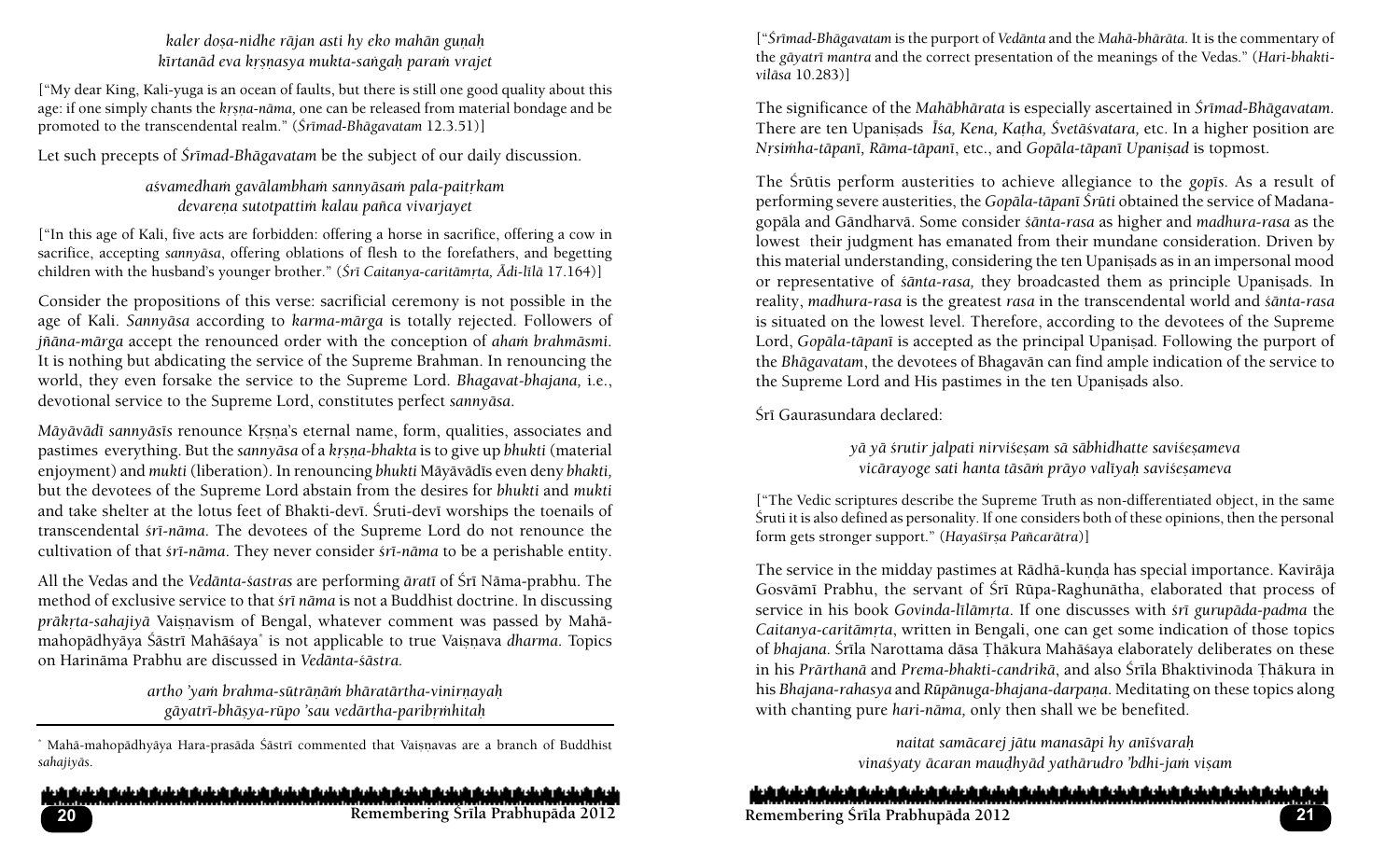["In other words, those who are not *éçvara*, the Supreme Lord, who are powerless and subjected to *karma,* should never imitate the Lord's pastimes even within their minds. If anyone foolishly imitates Lord Śiva by drinking the poison generated from the ocean, he will certainly be destroyed." (*Çrémad-Bhägavatam* 10.33.30)]

> *anarthopaçamaà säkñäd bhakti-yogam adhokñaje lokasyäjänato vidväàç cakre sätvata-saàhitäm yasyäà vai çrüyamäëäyäà kåñëe parama-püruñe bhaktir utpadyate pumsah śoka-moha-bhayāpahā*

["The material miseries which the living entity is needlessly undergoing can be directly mitigated by performing *bhakti* to the transcendental Lord. But society at large does not know this, and therefore the learned Vyäsadeva compiled this Vedic literature, which is in relation to the Supreme Truth. If one simply hears this Vedic literature, feelings for loving devotional service to the Supreme Lord Śrī Krsna arise at once, extinguishing the fire of lamentation, illusion and fearfulness." (*Çrémad-Bhägavatam* 1.7.6-7)]

*nämnaù çravaëam antaùkaraëa-çuddhy-artham*

["One should hear the Lord's names in order to purify the heart." *(Bhakti-sandarbha)*]

Without considering the significance of these verses and without following the gradual process, by artificial endeavor it is not possible to advance in *bhajana;* rather one's *bhajana* will be impeded.

> *kārunyāmrta-vīcibhis tārunyāmrta-dhārayā lāvanyāmrta-vanyābhih snapitām glapitendirām*

["In the morning, Śrīmatī Rādhārānī bathes in the nectarean waves of compassion, at midday She takes shower in the ambrosial stream of youthfulness, and in the evening She submerges Herself in the invigorating inundation of beauty, and thus She disgraces even Laksmī-devī." (Śrī Raghunātha dāsa Gosvāmī, Śrī Śrī Premāmbhoja-marandākhya-stava-rāja - Regal Prayers to "The Nectar of the Lotus of the Pure Love")]

Whatever ideas Śrīla Raghunātha Prabhu expressed in these kinds of verses, and the conceptions that Śrī Rāya Rāmānanda Prabhu presented in Śrī Caitanya-caritāmrta, *Madhya-līlā* 8, let those topics be the object of our discussion.

There is no objection to discuss the motives of liberated persons with the intention of following in their footsteps. But if one does not actually adopt their intent but only imitates them externally, and if one considers the desired ideal as the object for his enjoyment, then one will surely fall from *bhagavat-bhajana* forever.

It is not possible to perform *hari-näma* if one takes association of conditioned souls. *Prākrta-sahajiyās, materialistic imitationists, can never envision the beauty of the* toenails of Śrīmatī Rādhikā. If one wants to serve Her lotus toenails one should proceed with great caution. Members of the *prākrta-sahajiyā-sampradāya* are not able to see the beauty of the toenails of *sad-gurupäda-padma.* Because of that, they cannot visualize the beauty of the toenails of Śrīmatī Rādhikā.

Listen, your barren land will become fertile. Very soon you can obtain the goal. I have been ordered to explain the ten Upaniṣads. I have a little knowledge of language, but it is not possible for a *jīva* who has forgotten Krsna, to have proper knowledge of language. I never studied *Hari-nāmāmrta-vyākarāna*. Whatever *śrī gurupāda-padma* reveals in my heart is reflected in the words that appear on my tongue. You should be acquainted with the deliberations of liberated persons, at least a little. Gradually the seed in your field will germinate and fruit will appear. Starting from the lotus feet of Śrī Krsna in the disciplic succession up to my *gurupāda-padma* there is absolute clarity. But in the mirror of my heart, whatever uncleanliness appeared, you please rectify.

> *éçäväsyam idam sarvaà yat kiïca jagatyäà jagat tena tyaktena bhuïjéthä mä gådhaù kasya svid dhanam*

["Everything that exists within the universe is the property of the Lord. One should therefore accept only one's quota, just enough to meet one's necessities; one should not take more than needed, knowing well to whom everything belongs." (*Śrī Īśopaniṣad 1*)]

O sense-gratifiers! Why do you consider this world as enjoyable? If you remain within the grips of material enjoyment, *hari-bhajana* is not possible. There is no *hari-bhajana* in self-abnegation. The total cosmos is to be used in the service of the Supreme Lord. Bhagavän is the only non-dual enjoyer. The whole creation is meant for His pleasure. Rādhā-kunda and Giri Govardhana have descended to this universe. Rādhā-kunda is neither a place for sensual enjoyment nor for self-denial (renunciation). It is not an impersonal realm like Brahma-loka. Nor is the opulent mood of Vaikuntha predominant here. Rather, it is the acme of *mädhurya-dhäma* where the most elevated platform of

## شماء باز والماديان والمباديان والمباديان والموالدي المباديات والمباديان والمباديان والمباديان والمباديان والمباديان والمباديان والمبا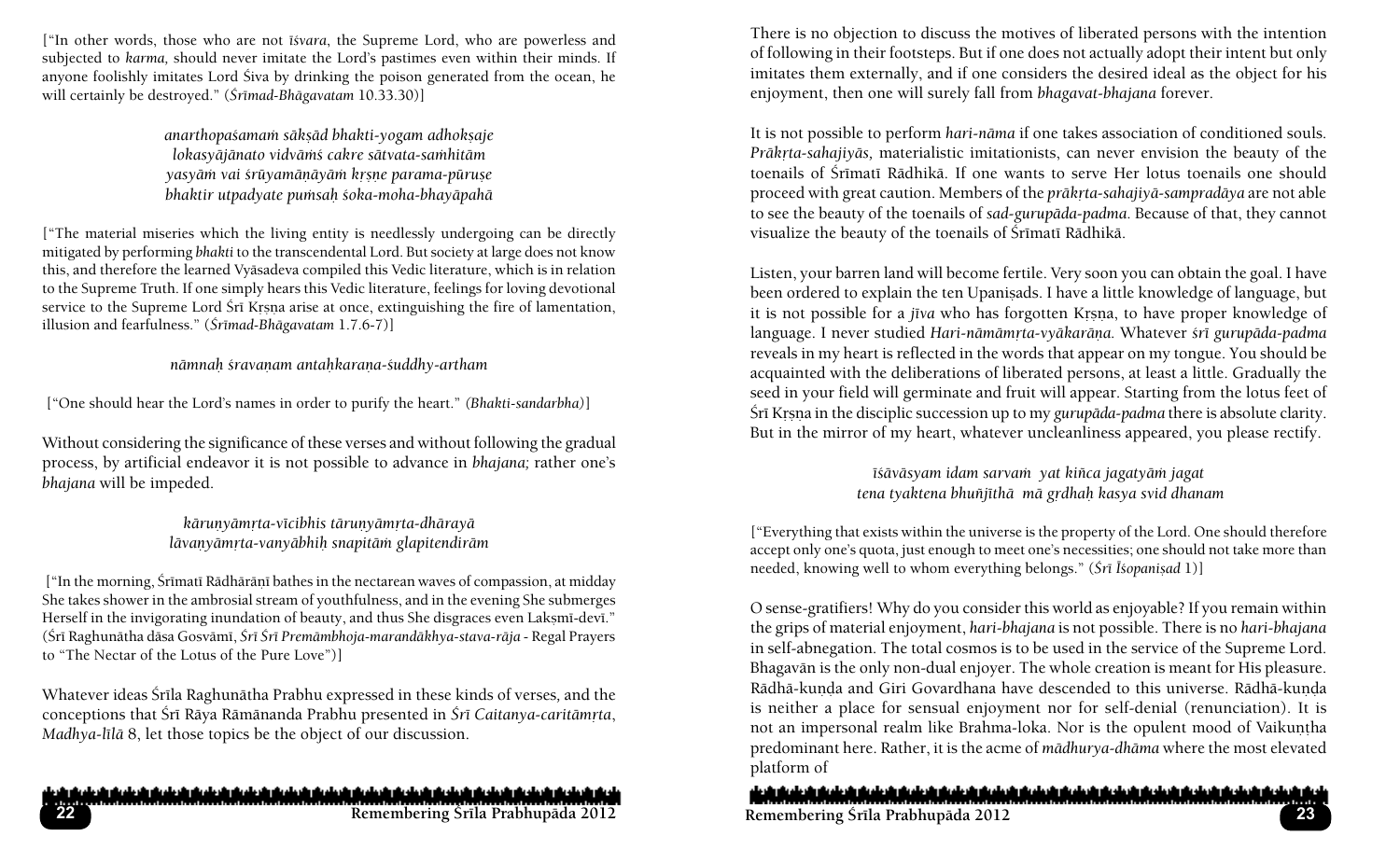service to Śrī Krsna's lotus feet is performed. It is here that Aristāsura, the symbol of four-legged *dharma,* perished.

> eta saba chādi' āra varnā*šrama-dharma akiïcana haïä laya kåñëaika-çaraëa*

["Abandoning all material attachment without hesitation, one should take exclusive shelter of Śrī Krsņa with full confidence, giving up bad association and neglecting the regulative principles of varnāśrama-dharma." (Śrī Caitanya-caritāmrta, Madhya-līlā 22.90)]

You should discuss *Brahma-sutra* and the Çrutis. If, without following proper disciplic succession, you try to study all those *çrauta-sästras,* you cannot understand their actual significance and will be in trouble. You must discuss *çruti-çastras* following the method exhibited in *Çrémad-Bhägavatam*. *Çrémad-Bhägavatam* is the essence of all the Vedānta scriptures the significance of all the Śrutis has been ascertained, and its goal cannot differ from that of Śrutis.

> dharmah projjhita-kaitavo 'tra paramo nirmatsarāņām satām *vedyaà västavam atra vastu çivadaà täpa-trayonmülanam çrémad-bhägavate mahä-muni-kåte kià vä parair éçvaraù* sadyo hrdy avarudhyate 'tra krtibhih *śuśrūsubhis tat-ksanāt*

["Discarding all cheating and materially motivated religious activities, this *Bhāgavata Purāņa* presents the highest truth, which is embraced by pure-hearted devotees. This highest truth reality distinguished from illusion for the welfare of all uproots the threefold miseries. This beautiful *Bhāgavatam*, compiled by the great sage Nārāyana Rsi, awards pure love of God. What is the need of any other scripture? Those who attentively and submissively hear the message of *Bhägavatam* can at once capture the Supreme Lord in their hearts." (*Çrémad-Bhägavatam* 1.1.2)]

I have just touched on preliminary topics in order to explain the Śrutis, i.e., topics on *sambandha-jïäna.* According to my qualification, I shall discuss the *abhidheya* at midday. The conception of *abhidheya* is specially elucidated in *Śrīmad-Bhāgavatam*. In the evening, we shall listen to *Caitanya-caritāmrta* and *Padāvalī kīrtanas* of Thākura Mahāśaya. These topics were also revealed immaculately by Thākura Bhaktivinoda, from whom I had the opportunity to hear them. If seeing you stimulates remembrance of those words, then they will manifest. Some of what Śrīla Bhaktivinoda Thākura explained to me while commenting on *Caitanya-caritāmṛta*, I shall discuss with you.

والمرابع بالمواجز والمواجزات بالمباحرات بالمواجز والمواجز والمواجز والمواجزات بالمواجز والمواجز والمواجز والمواجزات بالمواجز

**24**

Giving up the argumentary way, you have to accept the *çrauta-panthä*. First one must listen, and one should try to see with his ears. Otherwise one will become insolent. If one tries to discern the conduct of great personalities with his eyes, then he will become an imitationist and get into trouble. Such an endeavor will be like the drama of that person who was exhibiting perverted imitation detachment, drinking water from a human skull to express his pride that he is situated in a higher status than Bābājī Mahāśaya (Śrīla Garua-kiśora dāsa Bābājī Mahārāja.) [Ultimately he fell from devotional practice.]

In the morning we shall discuss Çruti, at midday will be deliberation of *rasa-çästras*  from the books of Śrī Rūpa-Raghunātha, in the afternoon *Śrīmad-Bhāgavatam*, and in the evening *Śrī Caitanya-caritāmrta*. The ultimate result of studying Śruti is the exclusive inclination to chant *çré hari-näma*. You should not abstain from hearing and chanting *śrī hari-nāma*. Our purpose is not to explain the Śrutis as the Māyāvādīs do. We are not going to discuss the Srutis in order to become concealed atheists. The Çrutis exhibited the ideal to obtain the dust of the lotus feet of the *gopés* and to perform the *äraté* ceremony of the lotus feet of Çré Näma Prabhu. That ideal will be the topic of our discussion.

\*\*\*\*

Śrī Nāma-bhajana All glories to Śrī Guru and Śrī Gaurānga

> Śrī Gaudīya Matha, Bagbazar, Kalikātā 7 Agrahäyan, 1340 Bengali era 23 November 1933

*Sneha-vigraheñu* To the object of my love

I came to know all your tidings in your letter dated 14.11.33, but as I was then overly busy with too many commitments, I could not answer you in time. Please do not mind. You should know that I am always thinking of your well-being. When one chants *śrī krsna-nāma*, cultivation of knowledge of Krsna is going on, and *anarthas* like enjoying results of *karma* and thirst for liberation in the form of *brahma-jïäna* gradually start dislodging. Eventually all the *jīva's anarthas* get expelled. Śrī Nāma Himself is Krsna, not only His very self, but also His very form*.* There is no alternative

المناوش عاديان بالمباديان بالمباديان بالمباديان والمناسبان بالمباديان بالمباديان بالمباديان بالمبادران بالمبادران بالمبادرة والمبادر **Remembering Çréla Prabhupäda 2012 25 Remembering Çréla Prabhupäda 2012**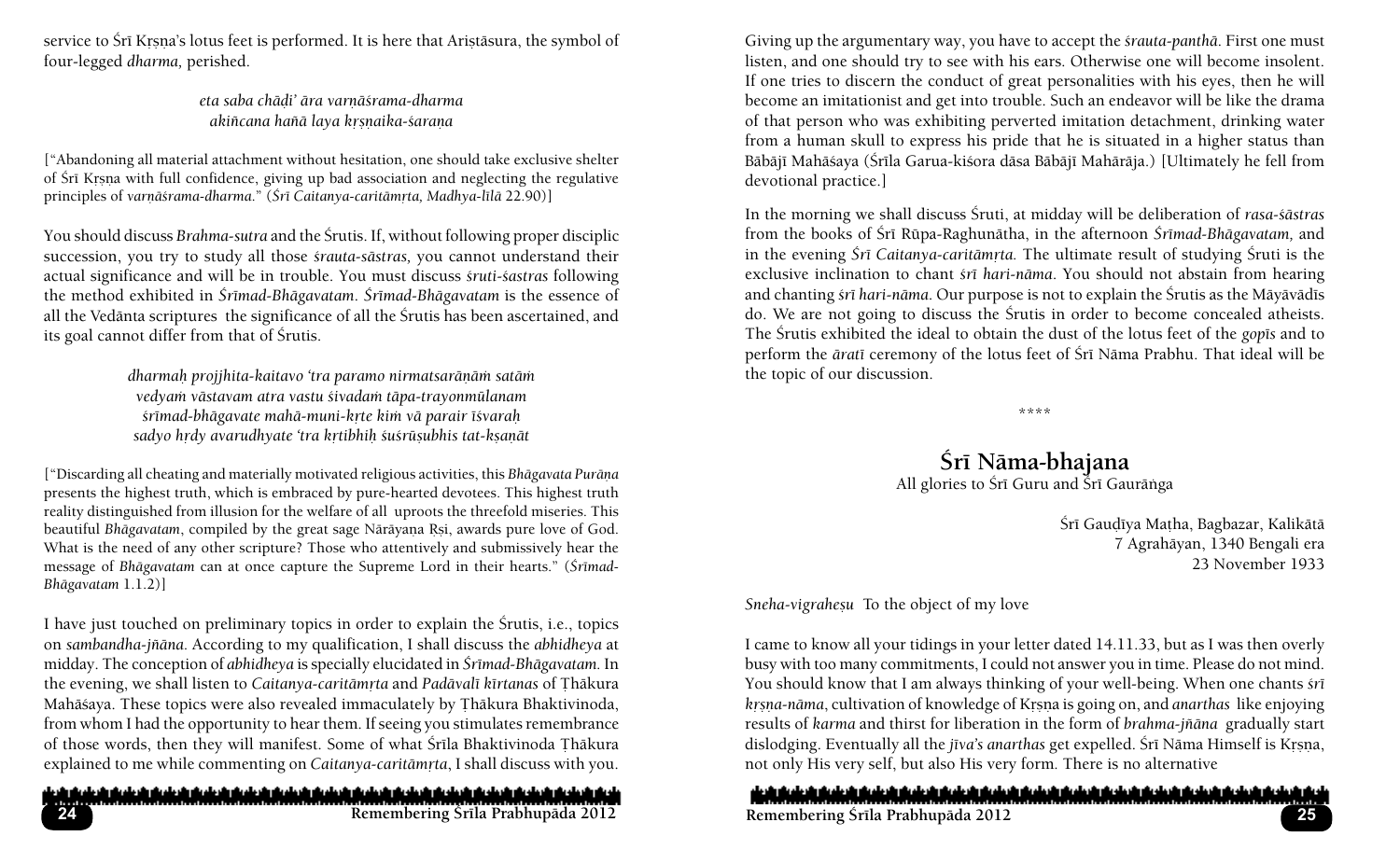to remove our misfortune than to perform  $\frac{\epsilon}{\epsilon}$ *nāma-bhajana. Vaikuntha-nāma* is different from the names of the external world. Descending from Vaikuntha, He performs our *karna-vedha samskāra*.\* A sanctified ear becomes eligible to hear *krsnanāma*. Once one hears *vaikuntha-nāma*, then knowledge of the forms, position and the bliss emanating from that realization, protects us from mundane pleasure and also thoughts of enjoyment.

I am to be enjoyed by Krsna, who takes pleasure in my eternal form, and if Krsna attracts me, then I shall be enchanted by His eternal form. In this way, if Krsna's attributes manifest to me to some degree, then with my eternal name, form and qualities, I shall partake of Krsna's qualities. Krsna, who possesses all transcendental aspects, also starts to admire the excellence of my *svarüpa*. That increases my enthusiasm. All of my friends and family members are associates of Krsna, and because all of them are inclined to serve Him, I can also serve their *svarüpas*. Only then does greed arise to join in Krsna's joyful play. Then, the name, form and attributes of my *svarūpa*, which are competent to serve Krsna's pastimes, will give me a chance to realize *svaçabdonmänäbhyäïca* [Vedänta-sütra 2.3.23].*\*\** Then appreciating the purport of the *Bhägavat* verse (10.33.36), *yäh çrutvä tatparo bhavet* (those who hear about the Lord's pastimes become dedicated to Him)*,* I shall become submerged in service.

Hope you are alright.

Blessing you eternally, Śrī Siddhānta Sarasvatī

*\* Karëa-vedha* means piercing ears to put earrings on. It is a purificatory ceremony for *brähmaëa, kñatriya* and *vaiçya* boys that qualifies them to listen Vedic *mantras.*

\*\* Transcendental *rasa* is unlimited. How can a finite *jéva* realize that realm of limitelessness? To clarify this point, Śrīla Prabhupāda is quoting this *sūtra*. Śruti says: *esonurātmā* the soul is like a molecule. Elsewhere the Vedic scriptures describe the *jīva* as atomic in measurement. *Śvetāśvatara Upanisad* describes what a subtle object the *jéva* is - that "if the tip of a hair is divided into a hundred parts, again one of them is divided into a hundred fragments, this is the size of the *j*īva. All the scriptural proofs clarify that the *jéva* is like a small molecule. But in some places the Vedas say that the *jévas* are infinite, *ananta*. This applies to liberated souls, not to conditioned souls. *Anta* means death; *ananta* therefore means 'deathless'." (*Çré Govinda-bhäñya* by Çréla Baladeva Vidyäbhüñaëa Prabhu)

Here Çréla Prabhupäda is indicating that upon advancing in *näma-bhajana* and being situated in his own *svarüpa,* one is freed not only from death, but also from limitations. The *jéva's* transcendental sensual perceptibility extends up to the infinite. Such a fortunate soul, after hearing *räsa-lélä,* gets submerged in transcendental service to the Divine Couple and enjoys the unlimited ocean of *rasa.* 

#### والمرادي المادوان بالمادوان بالمادوان بالمادوان بالموادوان والمادوان بالمعاديان بالمعاديان بالمعاديان بالمعاديان والمعادوان بالمعاديان **26**

# **Piercing the Transcendental Ear**

All glories to Śrī Guru and Śrī Gaurānga

Śrī Gaudīya Matha, Kalikātā 3, Paușa 1339 Bengali era 18 Dec. 1932 5, Nārāyana, 446 Gaurābda

*Sneha-vigraheñu* To the object of my love,

I received all your news after reading your letter dated the 24<sup>th</sup> Agrahāyana. Your name is Śrī Dvārakeśa dāsa Adhikārī. Śrī Harināma and and Bhagavān Śrī Hari are not two separate objects They are only one entity. When the lips and tongue attempt to utter the sound of *çré näma* , the ear strives to receive Him like any other sound vibration. In such a situation *çré näma* is accepted as a transfiguration of the five material elements. Then He becomes the acceptable object for the ears only, while the eyes, nose, tongue, skin and mind, which is the storage cell of previous experiences, considering the ear as their shareholder, only express maliciousness. Because of that *anarthas* do not subside. We do not become capable even to have the idea that *çré näma* and *nämé* (the Form) are non-different. But the very moment we pass through the purificatory *samskāra* of piercing the transcendental ear, then the ear no longer manifests any animosity towards the other four senses. Those four senses no longer fight out of malevolence for the transcendental sound vibration, acceptable to the ear. Then the fountain of love overflowing from all the sense organs removes all *anarthas,* which take the form of opposing moods and malice. Only then by the mercy of Sri Näma Prabhu, Bhagavän's form, attributes, speciality of associates and pastimes, appear in one's full external sense perception. At that time, the conditioned soul cannot have any anxiety or mental agitation. You should pray in every way to *śrī nāma* for His mercy. Aștakāla-līlā-smaraņa is not to be performed while one is still in the wayward state with *anarthas. Çravaëa* is only possible with *kértana* and then the opportunity of *smarana* arrives. Only then the realization of *astakāla-līlā-sevā* is possible. One should not attempt *astakāla smaraņa* in an artificial way.

> Blessing you eternally, Śrī Siddhānta Sarasvatī

وياور المباديان بالمباديان بالمباديان بالمباديان بالمباديان بالمباديان بالمباديان بالمباديان بالمبادران بالمبادرات بالمبادرة والمناديان بالماديان

**Remembering Çréla Prabhupäda 2012 27 Remembering Çréla Prabhupäda 2012**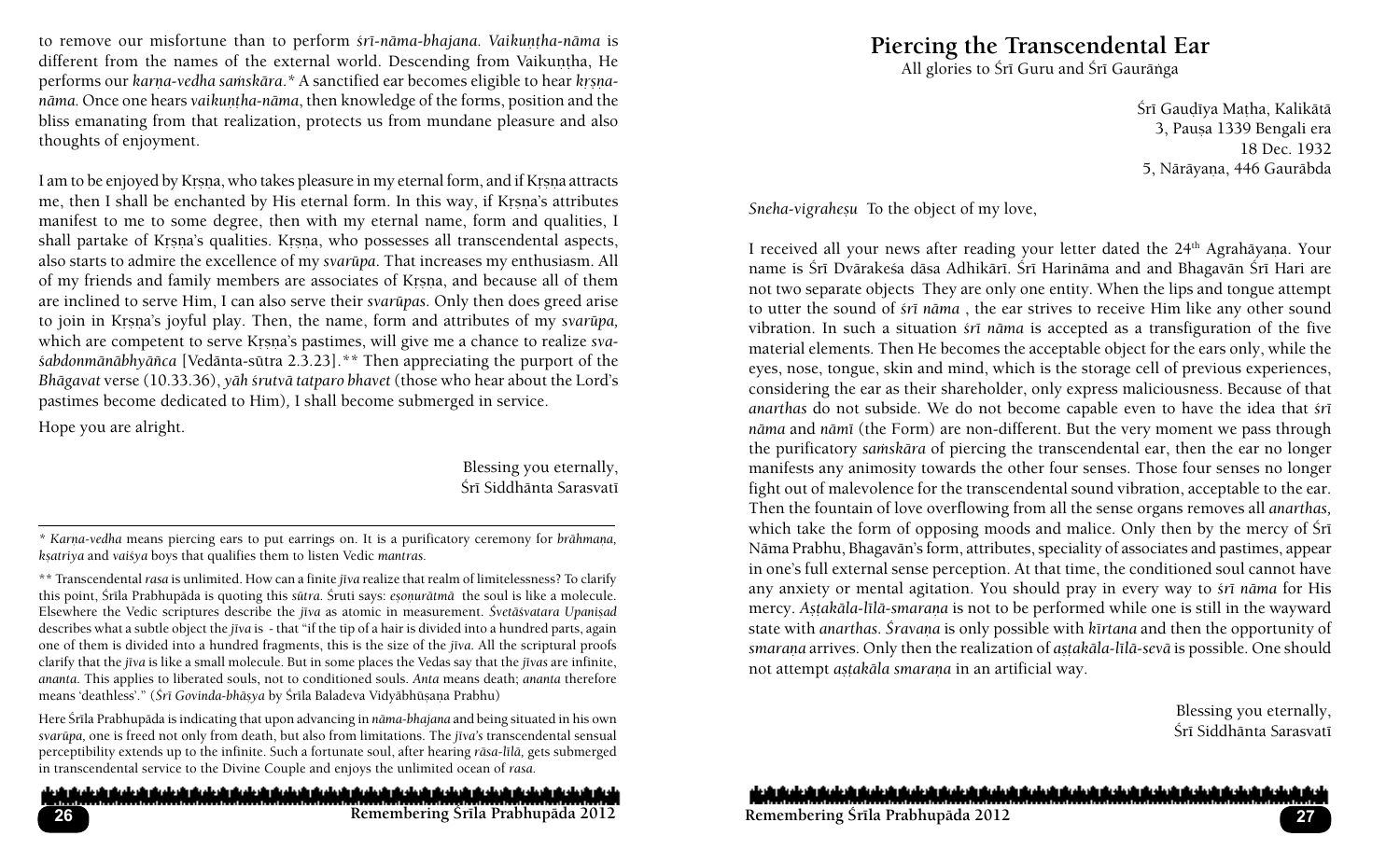## **Srila Prabhupada at Rädhä Kund Afternoon Discourse**

9 October 1935, afternoon ( From the weekly *Gauòéya*  $14<sup>th</sup>$  Khanda,  $23<sup>rd</sup>$  issue )

[Upon the order of Śrīla Prabhupāda, Brahmacārī Svādhikārānanda\* sang the song *Rādhā-kunda taṭa kuñja-kuṭīra from Śaraṇāgati*. An outburst of supramundane emotion was seen on Śrīla Prabhupāda's beautiful face. After that song he ordered *Sädhu-saìga na haila haya* from *Kalyana-kalpataru* to be sung. When the *kértana* finished, Śrīla Prabhupāda began his *Śrīmad-bhagavat-kathā kīrtana*:]

The practices to attain our most needed object (*prayojana-tattva*) is called *abhidheya*.

*veda-çästra kahe 'sambandha', 'abhidheya', 'prayojana' 'kåñëa' präpya sambandha, 'bhakti' präpyera sädhana*

[The Vedic scriptures speak about the living entity's eternal relationship with Krsna *sambandha*. The activities that the living entity performs to develop this relationship is called *abhidheya*. Attaining love of God is called *prayojana,* the ultimate goal of life. (*Caitanyacaritāmrta, Madhya-līlā* 20.124)]

*Veda-çästra*, which is also called Çruti, focuses especially on *sambandha-jïäna*. In the commentary of the Çrutis, i.e., *Çrémad-Bhägavat*, *abhidheya* is discussed.

After compiling the *Mahābharata* and other scriptures, Śrī Vyāsa was tired, and Śrī Nārada indicated the reason for that lassitude. We come to know that Śrī Vyāsa was in that condition because he had not properly deliberated on *śrī krsna-kathā*. Many people may think that in the *Mahābharata* and other Puranas, Vyāsa-deva had spoken sufficient *kysna-kathā*, so then how is it that discussion of *kysna-kathā* was lacking? The *krsna-kathā* narrated in the *Mahābharata* is actually about Nārāyana, or *śrī visnu-kathā*; therefore the consideration of *abhidheya* was not perfectly illustrated. In *Arjuna-gétä* (*Bhagavad-gétä*)*, sambandha-jïäna* is explained, and only an introduction to *abhideya* is given, not a complete description. Therefore, to discern the significance of the *Mahäbharata*, *Çrémad-Bhägavat* descended.

For the most part the topics in the Çrutis focus on ç*anta-rasa*. With the disappearance of perturbation, ç*anta-rasa* arises. For new wayfarers to the spiritual kingdom, *santarasa* is the first lesson. In *Śrīmad-Bhāgavat*, which is the commentary on the Śrutis,

\*Ed: Later on, Śrīla Krsnadāsa Bābājī Mahārāja

المشرش والمتابع شماميش بالموامين بالمواميش بالمواميش بالموامين الموامين بالمواميان بالموامين بالموامين بالموامين بالموامين بالموامين

 those same topics of the Çrutis are explained in much more detail. The topics are the same in both literatures just there is a little difference in language and *Śrīmad-Bhägavat* tells more elaborately for a better understanding.

*Çraddhä* is the principal condition in *sädhana-bhakti*. In the stage of *bhäva-bhakti*, it is *rati* and in *prema-bhakti*, *prīti* or *rasa* is the main object. Here in this material creation, transcendental *rasa* is not available. The consideration of *rasa* in *Sahitya-darpana* or other such rhetorical books deals with mundane *rasa*. We became residents of a country where limitedness is dominant. This is why we are not getting any taste of the ripened fruit of the desire tree the Veda (*nigama-kalpa-taror galitam phalam*). Some nourish the idea that they can abandon the service of Gaurasundara, even considering Him to be a *jīva*, and still be able to attain the service of Śrī Rādhā-Govinda, and even understand the significance of *Çrémad-Bhägavat.* Such people are *cintya-bhedäbhedavädés;* they will never be able to relish the transcendental savour of *nigama-kalpa-taru*. And materialists are either *krsna-bhogī* or *gaura-bhogī*, who follow the doctrine of material sense gratification (*jara-sambhogaväda*).

Opposed to the conception of *prayojana* is the mood of *anartha,* extraneous and unfavourable desire. The ideal of accepting the proper method as exhibited by Sri Rāmānanda Rāya or Śrī Dāmodara Prabhu is not to be found in the behaviour of Balabhadra Bhattācārya. He acted as though accepting the service of Mahāprabhu, all the while maintaining separate interests. He was directly serving the *audarya-vigraha*, the very form of Krsna, but still he considered the fisherman as Krsna and yearned for the vision of that hallucinatory Krsna. Even while staying at Vraja, he expressed the desire to bathe in Makara [Makara-Saṅkrānti at Prayāga]. Śrī Gaurasundara is foremost among saints and non-different from Rādhā-Krsna. Even acting as a servant of His lotus feet, Balabhadra Bhattācārya exhibited the example of *karma-miśra-sevā*.

With this example Śrīman Mahaprabhu instructed us that by accepting service with a desire for earthly enjoyments, with *karma-miçra* consideration, one can not serve Gaurasundara. The person who collects objects of enjoyment for the general public, indulges lasciviousness of the tongue; he is simply a fisherman. Considering the fisherman to be Krsna is an aberration of the intelligence (*vivarta-buddhi*). It is called  $\bar{a}$ dhyaksikatā (trusting material vision to know the Absolute Truth). Abandoning the real Krsna, the general masses are inebriated to see a fallacious Krsna. Those who accept the ideal of Balabhadra Bhaṭṭācārya are absorbed in seeing Kṛṣṇa and *guru* with their material vision. Although they are non-devotees, they are eager to be called devotees. *Bhaktimän* (one who possesses devotion) is one thing and to be *bhaktabruva* 

#### وياور المباديان بالمباديان بالمباديان بالمباديان بالمباديان والمزاديان والمبادران بالمبادران بالمبادرات بالمبادرات بالمبادرات والمبادرات

**Remembering Çréla Prabhupäda 2012 29 33 Remembering Çréla Prabhupäda 2012**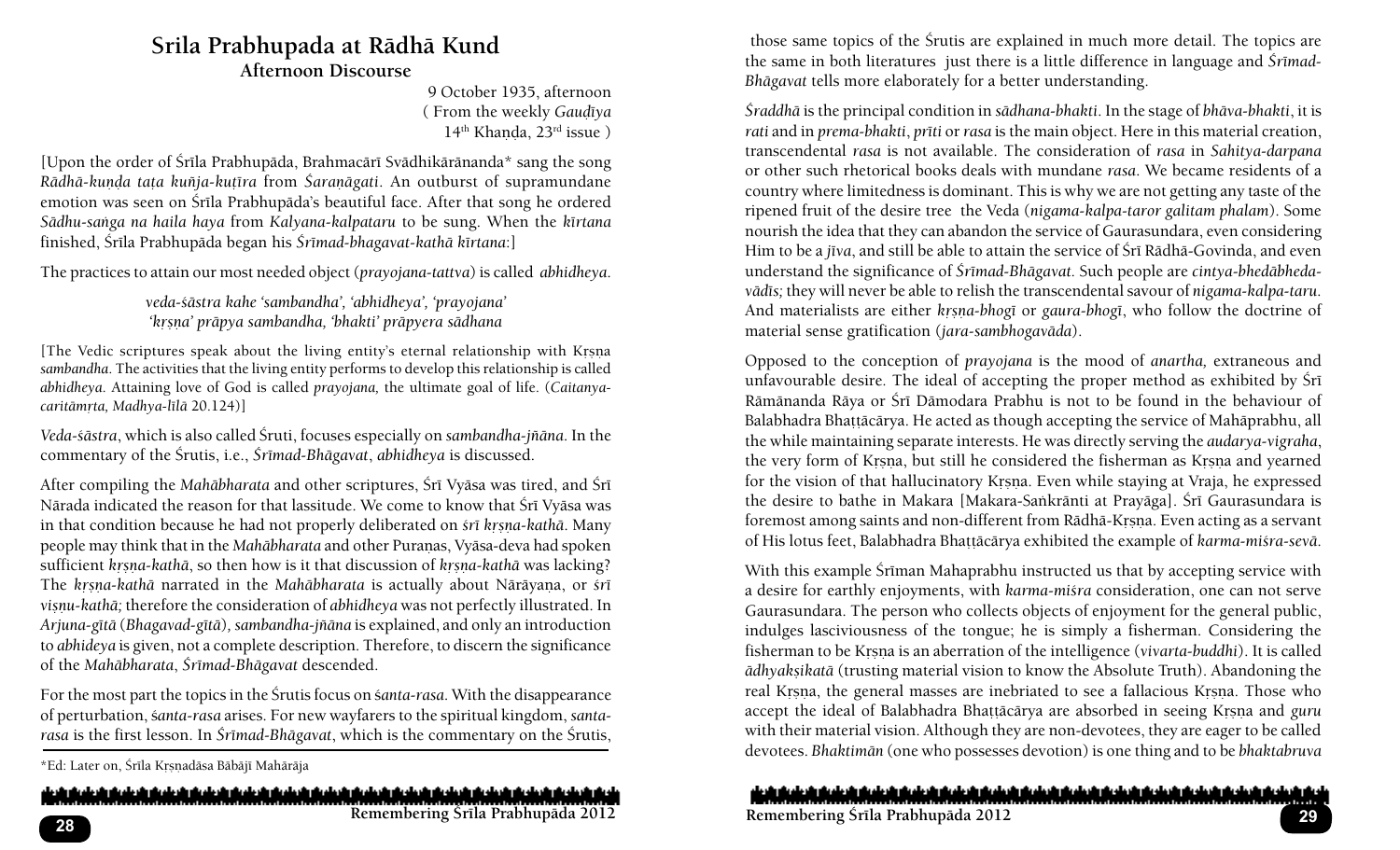(a self-declared devotee) is another thing. *Yah ätmänam bhaktam vrabiti sa eva bhaktabruvaù*. Just by bribing non-devotees one can become a *bhaktabruva*.

Only by spending ten rupees, from Kolkata I can come to Mathurā-mandala this is not the consideration of a Vaisnava. Accepting Mathurā-mandala as a spectacular and enjoyable kingdom is not the real vision of Mathurā-mandala. I am a *smarta*, blessed with forty-eight *samskaras*, I am a most important person of this world these kinds of conceptions are effects of material qualities. Visvambharānanda deva Gosvāmījī was the glory of the Śyāmananda dynasty. He resided in Gopī-ballabha-pur and had special erudition in the *Sandarbhas* and other Vaisnava scriptures. He used to say, "Those who out of the pride of their skin, are engaged in maligning Vaisnavas, are actually to be categorized in the class of leather-workers." Saint Tulsidāsajī told the same thing: *hari na bhaje to caro camara*.\*

Those who bought tickets up to the *varnāśramācāra-vatā verse (Caitanya-caritāmrta*, *Madhya* 8.58),\*\* have not yet had *darçana* of the transcendental entity. In their mind, *karma-marga,* with some flavour of *dharma,* is predominant. Those who maintain the offense of *aham-mama* 'me and mine' can never utter pure *harinäma.*

"I am not ready to listen to *Çrémad-Bhägavat*." Some make a drama of hearing *Bhägavat*, but only with the intention of their sensual pleasure such hearing does not constitute *bhägavat*-*çravana*. One has to hear *Bhägavat* from a *rasik*a, someone accomplished in relishing the transcendental mellows, not from a materialistic *rasika.* And after hearing *Bhägavat,* if one does not perform *bhakti-yoga* to approach the *adhoksaja* entity, who is situated above our sensual perceptibility, then also the entire effort will be in vain.

Where have we come? We have arrived at Rādhā-kuṇḍa near Śrī Gurupāda-padma, with the hope of performing *hari-bhajana*. But instead of moving forward, if out of inattentiveness, we take to the wrong path, then we will meet great disaster.

In view of that, listen to how Śrīla Dāsa Gosvāmī Prabhu adored his *guru*:

*näma-çreñthaà manum api çacé-putram atra svarüpaà rüpaà tasyägrajam urü-pürià mäthuréà goñthaväöém* rādhā-kundam giri-varam aho! rādhikā-mādhavāśām *präpto yasya prathita-kåpayä çré guruà taà nato'smi* 

 *(Çré Mukta-caritam)*

\*Ed: If there is no *hari-bhajana* then all four castes of the society are to be considered as merely 'leather-workers'.

\*\*Ed: In *Caitanya-caritāmrta*, *Madhya-līlā* 8, this is the first verse Śrīla Rāya Rāmānanada quoted in ascertaining the *sädhya-sädhana-tattva*.

أمراء بالمامياء بالمامياء بالماميان بالماميان بالماميان بالماميان بالماميان بالماميان بالماميان بالماميان بالماميان بالماميان بالماميان

[I am fully indebted to Çré Gurudeva, because he is giving me so many things. He is giving me the holy name containing the highest form of thought, aspiration, and ideal, and he is giving me the service of that great savior, the son of Mother Śacī, Śrī Caitanya Mahāprabhu, who is like a golden mountain indicating the way to *krsna-lila*. And Śrī Gurudeva has brought me to Svarūpa Dāmodara, who is Lalitā-devī, Śrīmatī Rādhikā's closest friend.Then he has brought me to Çré Rüpa, who was ordered to distribute *rasa-tattva*, and then to Çré Sanätana Gosvämé, who adjusts our position in relation to *rägänugä-bhakti.* Gurudeva has brought me to Mathurā-mandala, where Rādhā-Govinda enjoy Their pastimes, where the forests, hills, and every creeper, shrub and grain of sand are *uddépana* (stimuli) to help me remember Rädhä-Govinda. He has given me Rādhā-kunda and Girirāja Govardhana, and *aho*! he has given me assurance of all these [including the service of Rädhikä-Mädhava], so I bow my head with deep respect unto his lotus feet.

(translation by Śrīla B.R. Śrīdhara Gosvāmī Mahārāja)]

You are those *guru-vargas*,\* expanded manifestations (*kāya-vyūha*) of Śrī Gurupādapadma, engaged in *guru-sevä*. We are greatly hopeful that we will obtain the service of Śrī Rādhā-Govinda. Śrī Gurupāda-padma thoroughly develops this assurance.

> *äçä-bharair amåta-sindhu-mayaiù kathaïcit kälo mayätigamitaù kila sämprataà hi tvaà cet kåpäà mayi vidhäsyasi naiva kià me präëair vrajena ca varoru bakäriëäpi*

[O ravishingly beautiful Śrī Rādhā! I am passing my days and nights in torment, with the singular hope that I may obtain the ocean of immortal nectar, so kindly shower Your grace upon me. If I am deprived of Your mercy, what is the use of my life, residence in Vraja, or even servitorship to Krsna, the enemy of Bakāsura? (*Vilāpa-kusumāñjali* 102)]

By *näma-sevä* itself one can obtain service to Çré Rädhä-Govinda. *Näma-sevä* and obtaining Rädhä-Govinda-*sevä* are not different objects. *Näma-sevä* is not only *sädhana*, it is also our *sädhya*. We should not commit *nämäparadha*, and to perform *nämäbhäsa* also is not our ideal or goal. By *nämäbhäsa* one can get liberation, but desiring liberation is against *bhägavat-dharma: dharmaù projjhita-kaitavo*.…. *tat-kñaëät* (*Çrémad-bhägavat* 1.1.2).

The consideration of the *pañcopāsakas* is to make Krsna a horse, it is the tyranny of *karma jara smartas*. Will it not be restrained? Those faithful to the *smartas* or *païcopäsakas* attain scholarship or think themselves as erudite; they broadcast themselves as expounders of the *Bhāgavat*, but they want to use Krsna and *Bhāgavat* 

\*Ed: Out of natural Vaiñëava humility, to establish the example of ideal behaviour of a Vaiñëava *äcärya*, Çréla Prabhupäda is addressing his desciples as *guru-vargas*.

والرياد واحتلج بالمناديان بالمباحية والمباحث والمباحث والمباحث والمباحثة والمباحثة والمباحث والمباحث بالمباحث المتوران والمتحلة **Remembering Çréla Prabhupäda 2012 3135 Remembering Çréla Prabhupäda 2012**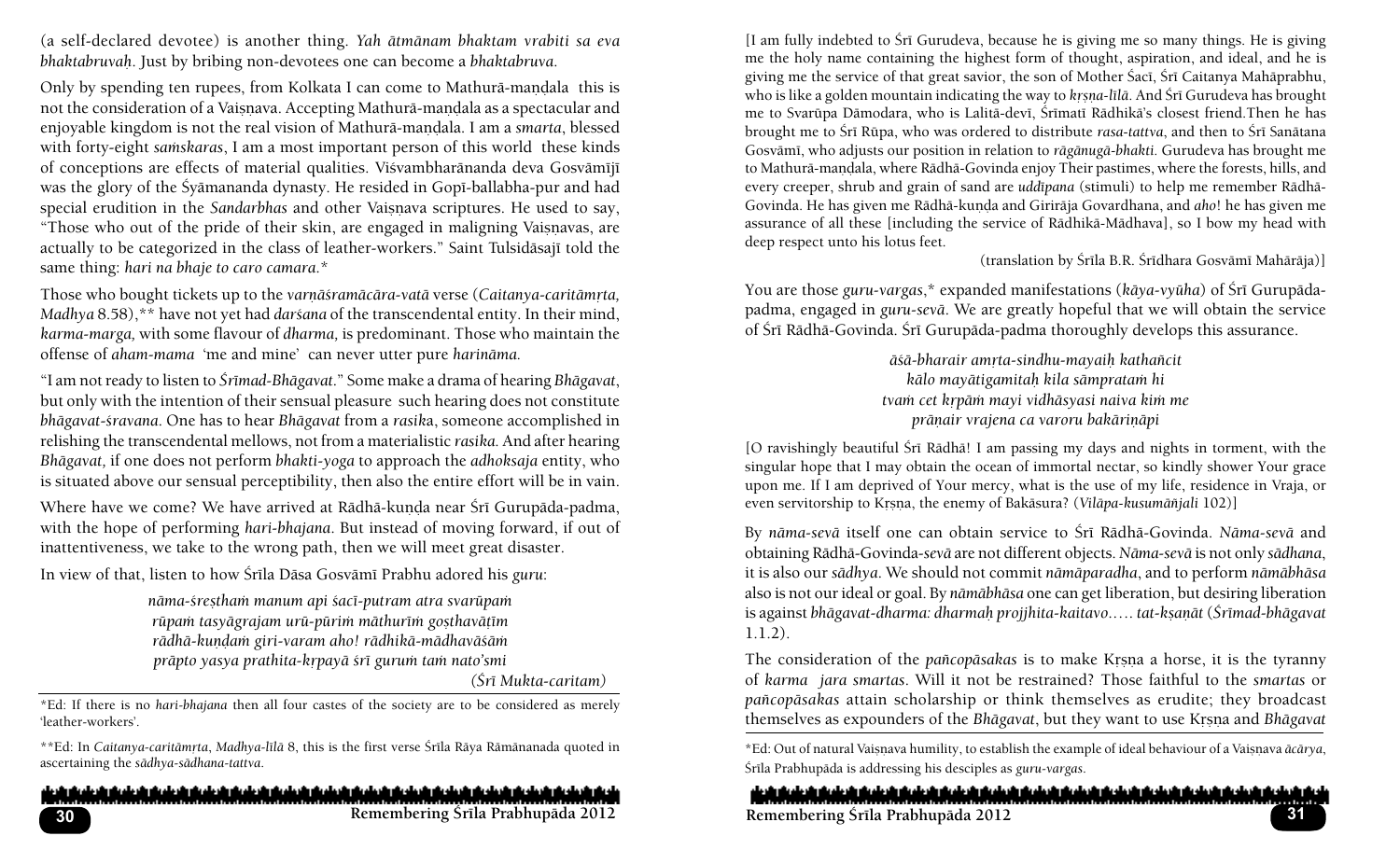as their horse. They are the Krsna-bhogi Sampradäya; we shall keep ourselves thousands of *yojanas*\* away from such groups.

There is no aspiration greater than to serve Rädhä-Mädhava. To achieve this goal there is no other alternative than to perform *bhajana* on the bank of Rādhā-kunda. This has been told to us by Śrī Rūpa Gosvāmī Prabhu, and as his servant, Śrīla Dāsa Gosvämé Prabhu has given us the same instruction.

He who does not confer *nämäparädhä* or *nämäbhäsa*, but rather gives *çré näma,* is the real *guru*. And the *guru* who does not declare *näma-bhajana* as the supreme *sädhana*, who does not give the *mantra* for *nāma-bhajana*, who does not acquaint us with Śrī Krsna Caitanya, who does not introduce His second form, Svarūpa Dāmodara, who does not give the chance to serve the transcendental lotus feet of Śrī Rūpa, reveals only trifling (*laghu*) actions. He may be known as *guru*, but in the association of such a low-class fellow, we cannot get any benefit.

Dāsa Gosvāmī Prabhu never says that Gaura-mandala is simply a place meant for *sädhakas,* or beginners. Service to Rädhä-Govinda, being sheltered at the lotus feet of *audarya-vigraha* Śrī Gaura means seeing the non-difference between Vraja-mandala and Gaura-mandala.

If we give up consideration of the *Bhägavat*, then we will surely be defeated by any simple scholar of *nyāya*, any ordinary disciple of Patañjali Rsi, any superficial Vedantist, or any hidden or clear-cut atheist. I will speak only the topics of *Śrīmad-Bhägavat* time and again till the last day of my life, till my last breath. The words of my Gurudeva, the words of my grand spiritual master, the words of my great grand spiritual master, I will speak forever. I will never deviate from those teachings even the slightest. I will not associate with other kinds of people, and I will never get allured by their temptations. As long as I live, with thousands of mouths let me speak *Çrémad*-*Bhägavat-kathä* and the message of Çré Gaurasundara to the whole world. You are my *guru-vargas* please give me this blessing. I pray to the entire world that we should obtain the service of Śrī Rādhā-Mādhava. If we get a speck of dust from the lotus feet of Śrī Dāsa Gosvāmī Prabhu, then no other *dharma* in the world can find a place in our hearts, and materialistic *sahajiyä*-ism will leave us. Mäyävada, various types of atheism, the desire for liberation, and even the opulent conception of Vaikuntha will all be dismantled. Only the hope of serving Śrī Rādhā-Mādhava will reign in our heart. As long as we cherish any other kind of aspirations, *krsna-nāma* will not emanate from our mouth.

# **Mantra and Näma**

A person desiring to chant *krsna-nāma* should first confer his very self to *srī sadguru*, who is absolutely dedicated to *çré kåñëa-kértana*. After attaining supramundane knowledge, he must incessantly hear *krsna-nāma* and *krsna-kathā* from guru and Vaisnnavas. At the same time being freed from *aparādhas*, loudly addressing the Lord, he must always cultivate *kr*sna-nāma-kīrtana.

Adding *caturthé* the fourth case ending at *bhagavad-näma* means self-sacrifice. With that mood, when a person desires to execute sincere devotional service, then he receives *mantra*. Addressing *bhagavad-näma* is actually service to *bhagavad-näma* itself. When the fourth case ending is added,\* then it indicates *saranāgati*. With the word in the vocative case\*\* the desire for eternal servitude is signified. *Japa* of the *mantra* liberates an initiated person from material conditioning. Chanting of *näma* in the vocative case by a liberated person signifies eternal devotional service. Considering *kåñëa-mantra* as *sädhana* and *kåñëa-näma* as both *sädhana* and *sädhya*, the conception of non-duality in *sädhya-sädhana* is accepted in the stage of uninterrupted devotional service. Visnu is utterable in both *mantra* and *nāma*. Both of them are denoting Visnu and are non-different from Him. The fruit of chanting the *mantra* is to get *sambandhajïäna* and when the *sädhaka* achieves perfection, being liberated, he begins his *bhajana*.

> *kåñëa-mantra haite habe saàsära-mocana krsna-näma haite päbe krsnera carana* (*Caitanya-bhägavat, Ädi-lélä*

\*\* 'Hari' becomes 'Hare'

ويشر والمباديش والمباديش والمباديش والمباحيش والمباديش والمباديش والمباديش والمباديش والمباديش والمباديش والمبادر والمبا

<sup>\*1</sup> *yojana* is 8 miles

<sup>7.73)</sup>

<sup>\* &#</sup>x27;Krsna' becomes 'Krsnāya'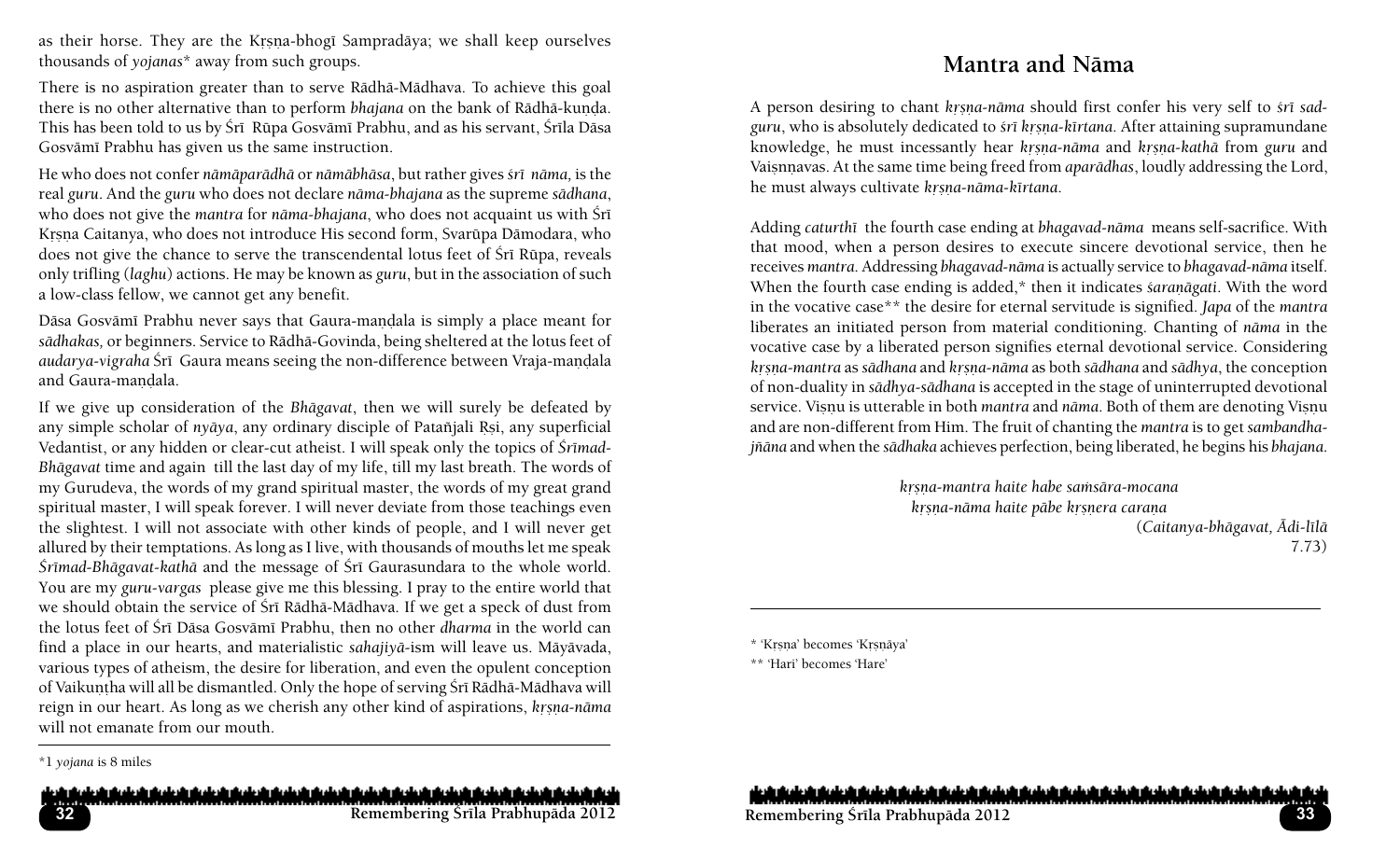# **Mahä-mantra**

There are two verses at the end of *Vilāpa-Kusumāñjali Stava: āśā-bharair amrta-sindhu* (102) and *tvam cet krpāmayi krpām* (103). In these verses Śrī Dāsa Gosvāmī Prabhu describes Rādhā's and Krsna's names. Those very names are interwoven in the sixteenname, thirty-two-syllable *mahā-mantra* as per sarasvatī-vrtti.\* Persons in an alloyed *sampradäya,* antagonistic to the Rüpänugas, want to proclaim themselves as real devotees *(*those who call themselves as devotees*),* but they cannot understand the *svarüpa* of *krsna-nāma*. They hesitate to define the sixteen-name, thirty-two-syllable *mantra* as *krsna-nāma* and consider the *mahā-mantra* only as an ordinary *mantra*. Only offenders on their journey to inferno arrive at such a conclusion out of malice to their *guru*. In this regard, one should discuss the verse *tunde tāndavinī ratim*. Within *śrī krsna-nāma* are contained Hare Krsna and Hare Rama; both of Them are addressing Śrī Rādhā-Govinda. The revered Çré Rüpa Gosvämé Prabhu sang *Çré Rädhä-añöaka* and *Çré Harinäma-añöaka,* and Śrī Dāsa Gosvāmī Prabhu is his staunch follower. Those who learn to obey the honorable Śrī Dāsa Gosvāmī Prabhu, can never commit any offence at the feet of Śrī Jīva Gosvāmī Prabhupāda. Šrī Gaurasundara is the form of the Lord who has come to make us comprehend the non-difference between Śrī Rādhā-Govinda's form and Their name. For reconciling all antitheses He prescribed the doctrine of *acintya-bheda-abheda*.

(excerpt from *Gaudīya-bhāṣya* commentary to *Caitanya-bhāgavat, Ādi-līlā* 11-67)

# **Meditating on the Eightfold Pastimes**

All Glories to Śrī Guru and Śrī Gaurānga

Śrī Gaudīya Matha, Kalikata 1, Agrahāyana, 1337 Bengali era 17 Nov. 1930 11, Keśava, 444 Gauräbda

Kalyaniyavarasu

(To she who deserves my good wishes)

From your letter dated the  $28<sup>th</sup>$ , I came to know all about your journey. You visited Vrndävana and there you learned from the Vaisnavas about meditating on the eight-fold pastimes of the Lord. Of course, such meditation is highly glorious, but if it is done while one still has many *anarthas*, then that meditation will be in a different category. While taking *harinäma*, the subjects that are revealed to a particular person are one's real identification. After *anarthas* have receded, the *svarüpa* awakens, and at the same time eternal cognition comes spontaneously. Nobody discerns it for another person or teaches it without having proper realization. But while chanting *harinäma* profusely with a sincere heart, whatever comes into realization, one has to submit at the lotus feet of *sädhu-guru* and get the idea supported and clarified by them. This is the process to introduce oneself to the eleven particulars of the *svarüpa*. Whatever indications indiscriminate *gurus* in different places artificially place upon a non-qualified *sädhaka*, are actually a burden and are not to be accepted as a token of perfection. The person who attains *svarüpa*-*siddhi*, becomes acquainted with those particulars through his own realization and Çré Gurudeva only helps to develop the *bhajana* in those subjects. I do not have to say much on this topic. Achieving perfection is a gradual development, and these subjects manifest naturally in a sincere *sädhaka* whose heart is inclined to service.

Blessing you eternally, Śrī Siddhānta Sarasvatī

#### شماء بشرشماء بشريش شماديش شماديش شماء يشر شماميش شماء يشر شماعيش شرعاء يشر بالميشر شرعاء يشرش بالميشر شرعاء يشرون

**Remembering Çréla Prabhupäda 2012 35**

**34**

<sup>\*</sup>Ed: Çréla Prabhupäda wanted to clarify that the meanings of these two verses are interwoven in the *mahämantra*. While chanting *mahā-mantra*, one must aspire to serve their Lordships Śrī Śrī Rādhā-Govinda with exclusive desire for *rādhā-dāsyam* as has been manifested in these two verses. *Sarasvatī-vrtti* can be defined as 'The Commentary of Śrīla Sarasvatī Thākura Prabhupāda' or 'the interpretation manifested by the presiding deity of spiritual knowledge, Śuddhā-Sarasvatī Devī'.